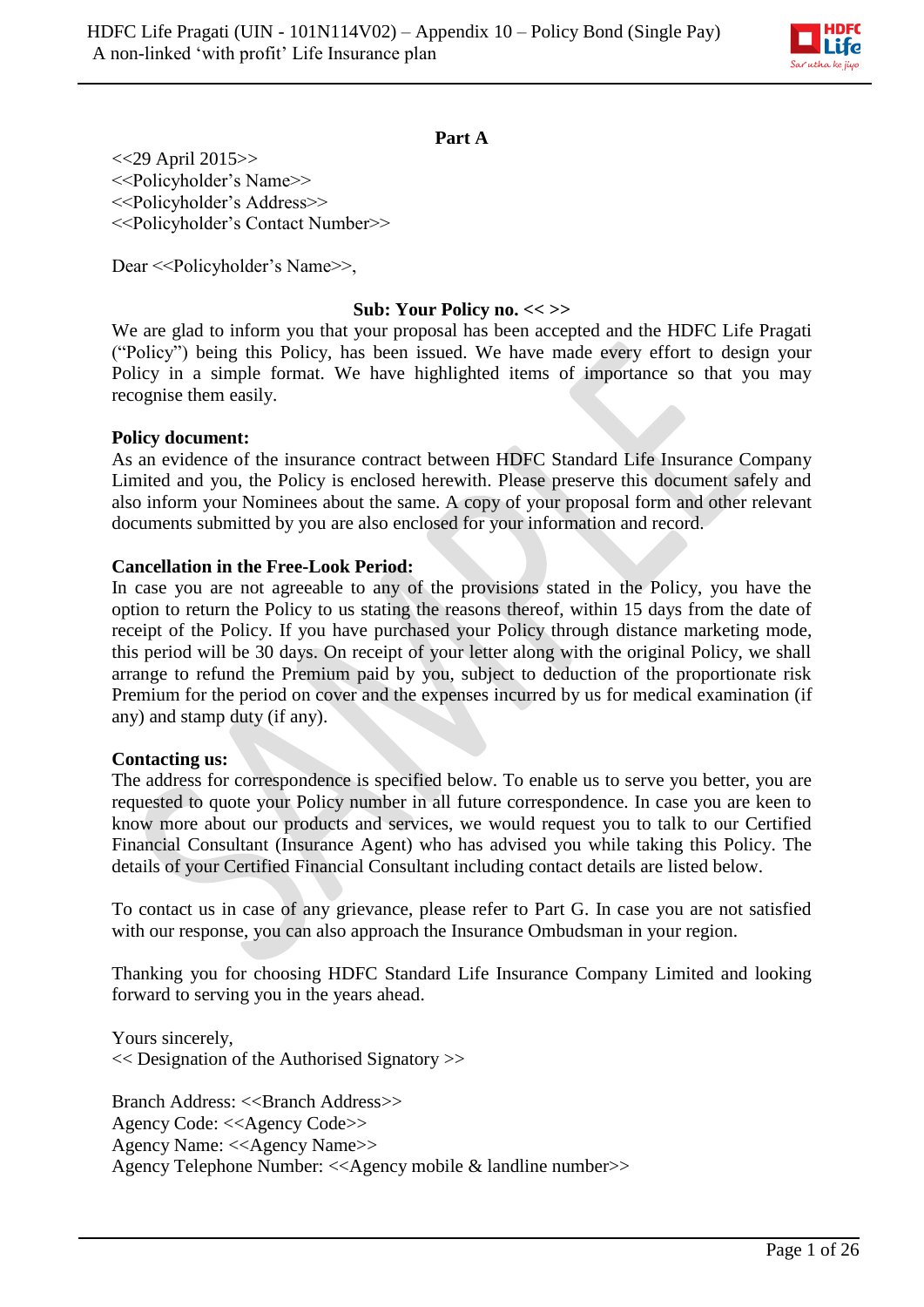

Agency Contact Details: <<Agency address>>

Address for Correspondence: HDFC Standard Life Insurance Company Limited, 11<sup>th</sup> Floor Lodha Excelus, Apollo Mills Compound, N.M. Joshi Marg, Mahalaxmi, Mumbai-400011. Registered Office: : Lodha Excelus, 13th Floor, Apollo Mills Compound, N. M. Joshi Marg, Mahalaxmi, Mumbai - 400 011.

Call 1860-267-9999 (local charges apply). DO NOT prefix any country code e.g. +91 or 00. Available all days from 9am to 9pm | Email – service@hdfclife.com| NRIservice@hdfclife.com (For NRI customers only) Visit – www.hdfclife.com.CIN:U99999MH2000PLC128245.

Page 2 of 26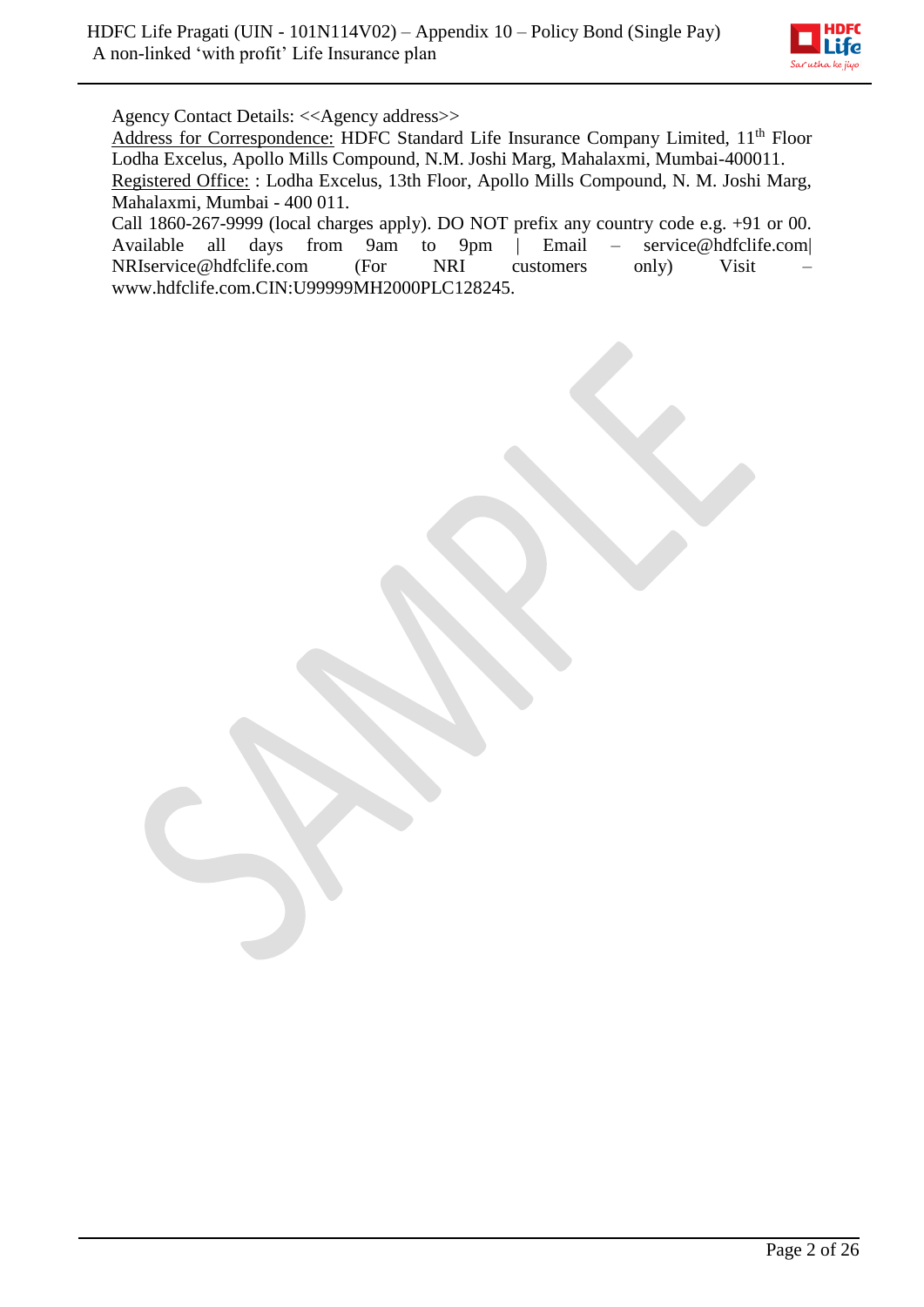

# **POLICY DOCUMENT- HDFC LIFE Pragati**

## **Unique Identification Number: <<101N114V02>>**

Your Policy is a non -linked with profit life insurance single Premium paying plan. This document is the evidence of a contract between HDFC Standard Life Insurance Company Limited and the Policyholder as described in the Policy Schedule given below. This Policy is based on the proposal made by the within named Policyholder and submitted to the Company along with the required documents, declarations, statements, applicable medical evidence and other information received by the Company from the Policyholder, Life Assured or on behalf of the Policyholder ("Proposal"). This Policy is effective upon receipt and realisation, by the Company, of the consideration payable as Premium under the Policy. This Policy is written under and will be governed by the applicable laws in force in India and all Premiums and benefits are expressed and payable in Indian Rupees.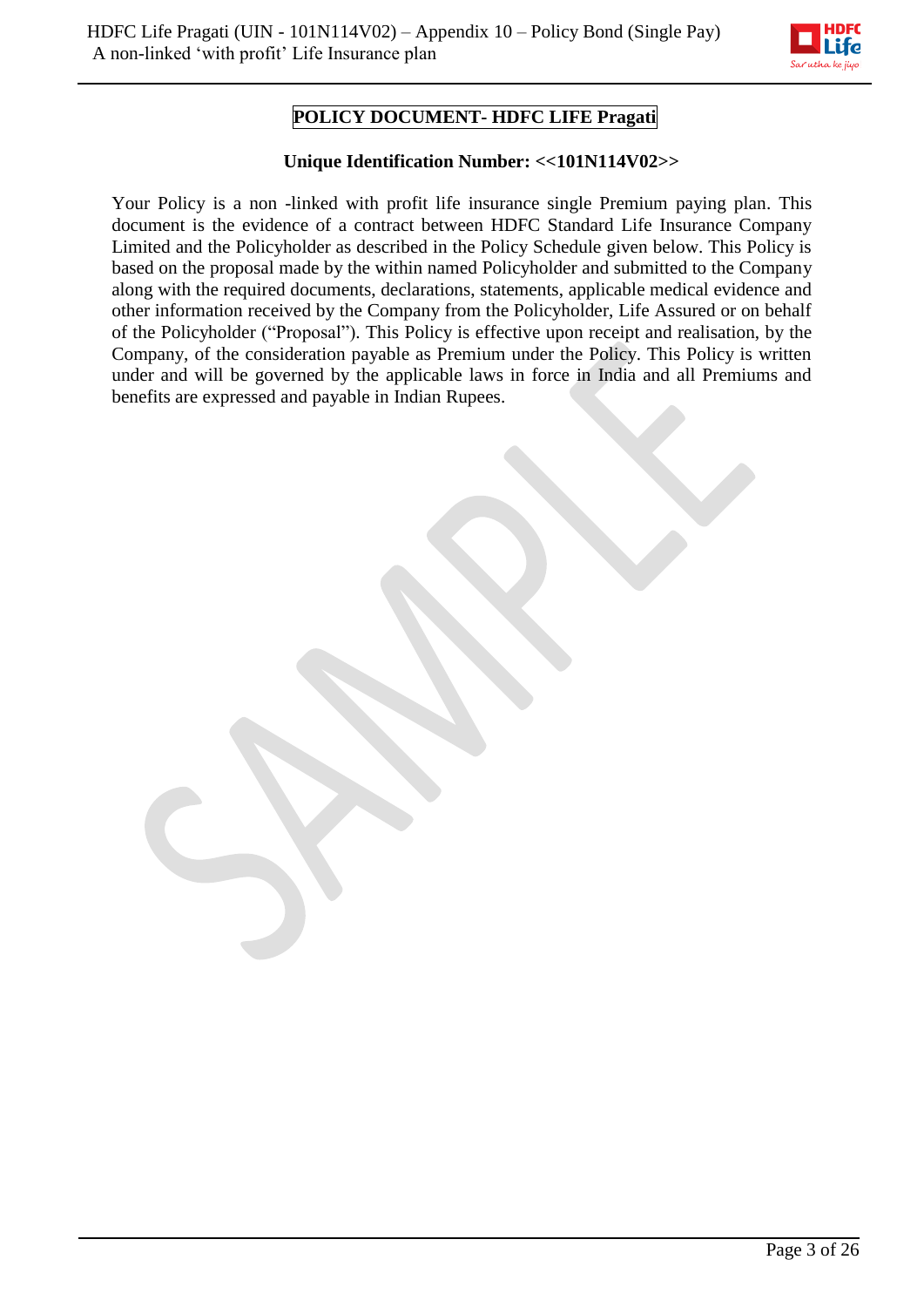

# **POLICY SCHEDULE**

**Policy number: << >> Client ID: << >>**

| <b>Policyholder Details</b> |         |  |
|-----------------------------|---------|--|
| <b>Name</b>                 | $<<$ >> |  |
| <b>Address</b>              | << >>   |  |

**Life Assured Details**

| <b>Name</b>                                    | $<<$ $>>$                               |
|------------------------------------------------|-----------------------------------------|
| Date of Birth                                  | $<<$ dd/mm/yyyy $>>$                    |
| Age on the Date of Risk<br><b>Commencement</b> | $\langle \langle \rangle \rangle$ years |
| <b>Age Admitted</b>                            | $<<\text{Yes/N0}>>$                     |

 $\mathcal{L}_{\mathcal{A}}$ 

#### **Policy Details**

| <b>Date of Commencement of Policy &lt;&lt; Date&gt;&gt;</b> |                       |
|-------------------------------------------------------------|-----------------------|
| <b>Date of Risk Commencement</b>                            | $<<$ RCD $>>$         |
| Date of Issue/Inception of Policy                           | << First Issue Date>> |
| <b>Sum Assured on Maturity</b>                              | $<<$ >>               |
| <b>Sum Assured on Death</b>                                 | $Rs.<\ll\gg$          |
| Premium                                                     |                       |
| <b>Policy Term</b>                                          | $<<$ >> years         |
| <b>Underwriting Extra Premium</b>                           | $Rs. \ll>>$           |
| <b>Maturity Date</b>                                        | $<<$ dd/mm/yyyy $>>$  |

The Premium amount is excluding any taxes and levies leviable on the Premium. Amount of tax and levies will be charged at actual as per prevalent rate.

## **NOMINATION SCHEDULE**

| <b>Nominee's Name</b>           | $<<$ Nominee-1 $>>$ | $<<$ Nominee-2 $>>$ |
|---------------------------------|---------------------|---------------------|
| <b>Date of Birth of Nominee</b> | $<<$ dd/mm/yyyy >>  | $<<$ dd/mm/yyyy >>  |
| <b>Nomination Percentage</b>    | $<<$ >> %           | $<<$ >> %           |
| <b>Nominee's Address</b>        | $<<$ >>             | $<<$ $>>$           |
| <b>Appointee's Name</b>         |                     |                     |
| (Applicable where the Nominee)  | $<<$ >>             |                     |
| is a minor)                     |                     |                     |
| Date of Birth of Appointee      | $<<$ dd/mm/yyyy >>  |                     |
| <b>Appointee's Address</b>      | $<<$ $>>$           |                     |

Signed at Mumbai on <<>> For HDFC Standard Life Insurance Company Limited

Authorised Signatory

In case you notice any mistake, you may return the Policy document to us for necessary correction.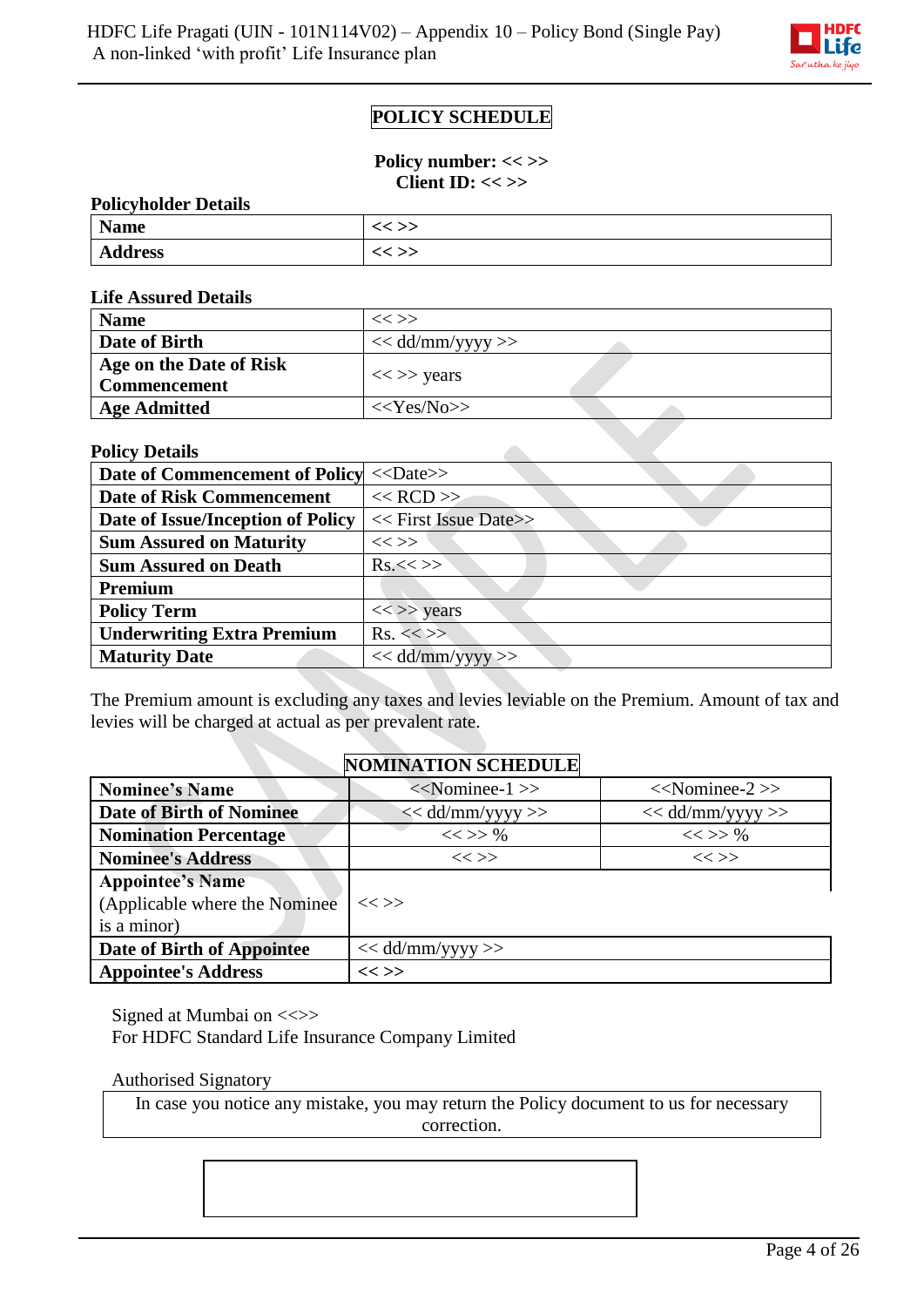

# **SPACE FOR ENDORSEMENTS**

Page 5 of 26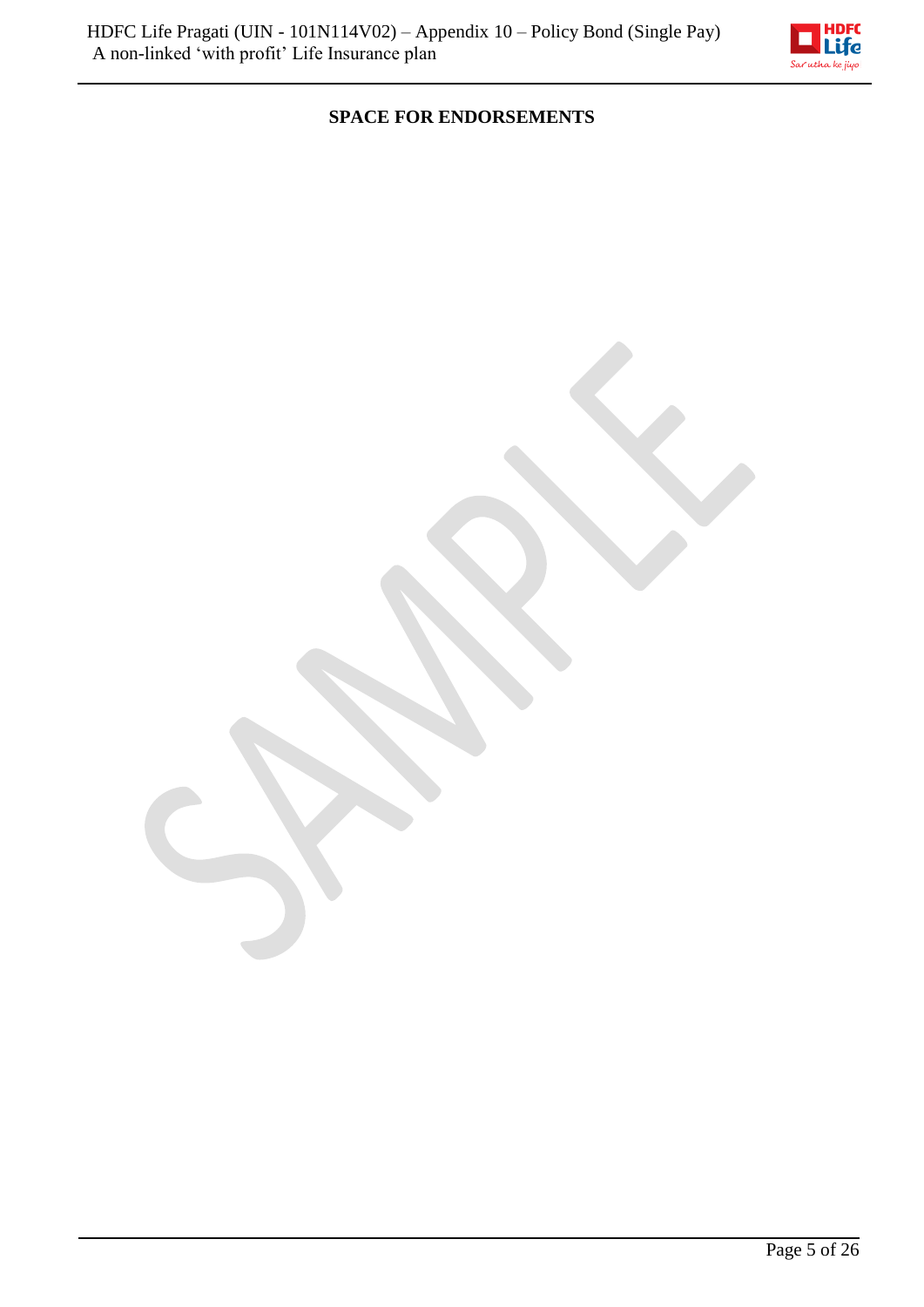

## **Part B (Definitions)**

In this Policy, the following definitions shall be applicable:

- 1) *Appointee –* means the person named by you and registered with us in accordance with the Nomination Schedule, who is authorized to receive the Death Benefit under this Policy on the death of the Life Assured while the Nominee is a minor;
- 2) *Assignee*  means the person to whom the rights and benefits under this Policy are transferred by virtue of assignment under section 38 of the Insurance Act, 1938, as amended from time to time;
- *3)* Authority/ IRDAI means Insurance Regulatory and Development Authority of India;
- 4) *Company, company, Insurer, Us, us, We, we, Our, our means or refers to HDFC* Standard Life Insurance Company Limited;
- *5) Date of Risk Commencement -* means the date, as stated in the Policy Schedule, on which the insurance coverage under this Policy commences;
- 6) *Life Assured* means the person as stated in the Policy Schedule on whose life the contingent events have to occur for the benefits to be payable. The Life Assured may be the Policyholder;
- 7) *Maturity Date* means the date stated in the Policy Schedule, on which the Policy Term expires and this Policy terminates;
- 8) *Nominee(s)* means the person named by you and registered with us in accordance with the Nomination Schedule, who is authorized to receive the Death Benefit under this Policy, on the death of the Life Assured;
- 9) *Policyholder, You, you, your* means or refers to the Policyholder stated in the Policy Schedule;
- 10) *Policy Term –* means the term of the Policy as stated in the Policy Schedule;
- 11) *Premium(s )* means an amount stated in the Policy Schedule, payable by you to us under this Policy, excluding tax and levies;
- 12) *Simple reversionary bonus -* The simple reversionary bonus rate is expressed as a percentage of the Sum Assured on Maturity as declared from time to time. No guarantee shall be applicable to the declaration of future rates of reversionary bonus;
- 13) *Sum Assured on Death* means the absolute amount of benefit which is guaranteed to become payable on death of the Life Assured as per the terms and conditions specified in the Policy;
- 14) *Sum Assured on Maturity* means the absolute amount of benefit which is guaranteed to be payable on maturity of the Policy;
- 15) *Surrender* means complete withdrawal/ termination of the entire Policy;
- 16) *Surrender Value* means an amount, if any, that becomes payable in case of Surrender of the Policy in accordance with the terms and conditions of the Policy.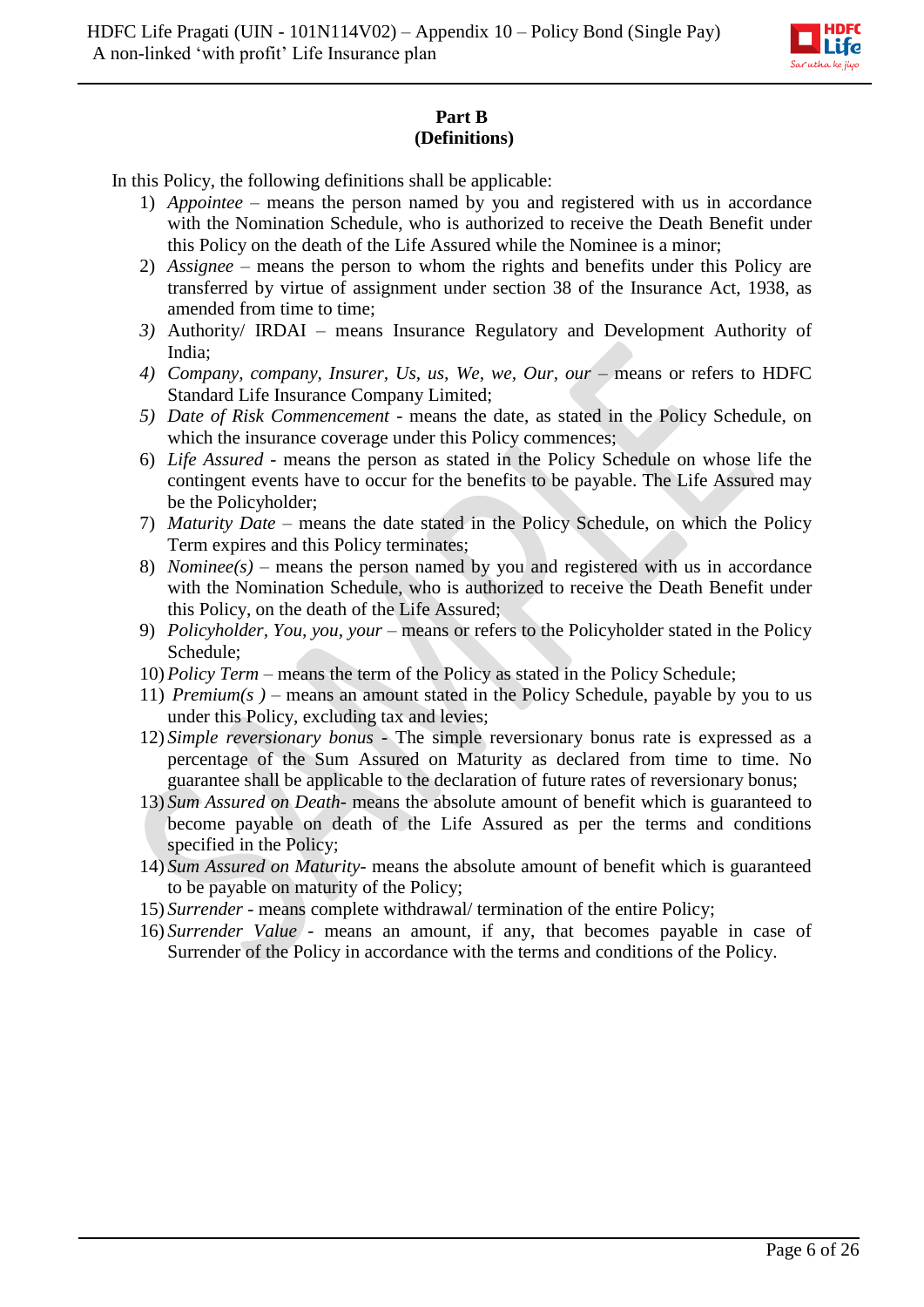

## **Part C**

## **A. Benefits**

1. *Death Benefit*

This benefit is payable as a lump sum if death of the Life Assured occurs before the Maturity Date, provided the Policy is in force. The Death Benefit payable shall be the higher of:

- Sum Assured on Death + accrued Simple reversionary bonus till the date of death  $(if any) + interim bonus (if any) + terminal bonus (if any);$
- 105% of Total Premiums paid.

Where, the Sum Assured on Death shall be the higher of the following:

- i. 2 times the single Premium;
- ii. Sum Assured on Maturity;

## 2. *Maturity Benefit*

On the survival of the Life Assured till Maturity Date, the Maturity Benefit is payable as a lump sum provided the Policy is in force. The Maturity Benefit shall be higher of:

- Sum Assured on Maturity + accrued Simple reversionary bonus (if any) + interim bonus (if any) + terminal bonus (if any);
- 100 % of Total Premiums paid.
- 3. *Surrender Benefit:*

The Surrender benefit is payable upon Surrender as a lump sum amount. Surrender value shall be as payable as per Part D Clause A.

- 4. All Simple reversionary bonus, interim Bonus, terminal bonus shall be at the discretion of the Company.
- 5. The benefits are subject to the exclusions set out in Part F Clause A (Exclusions).
- 6. Upon the payment of any one of the benefits (i.e. either the Death Benefit, the Maturity Benefit or the Surrender Benefit) the Policy terminates and no further benefits are payable.
- 7. The recipients of benefits under this Policy shall be as specified below:
	- Death Benefit shall be payable to the registered Nominee(s) or Appointee (in case of minor Nominee), if the Policyholder and the Life Assured are the same; or to the Policyholder if the Life Assured is other than the Policyholder.
	- All other benefits shall be payable to the Policyholder.
	- If the Policy has been assigned, all benefits shall be payable to the Assignee as per section 38 of the Insurance Laws (Amendment) Act 2015.
	- In case of any unique situation or doubt the Company's decision will be final and binding.
- 8. For the purpose of the benefits payable under this product, "Total Premium" shall exclude the underwriting extra Premium (if any).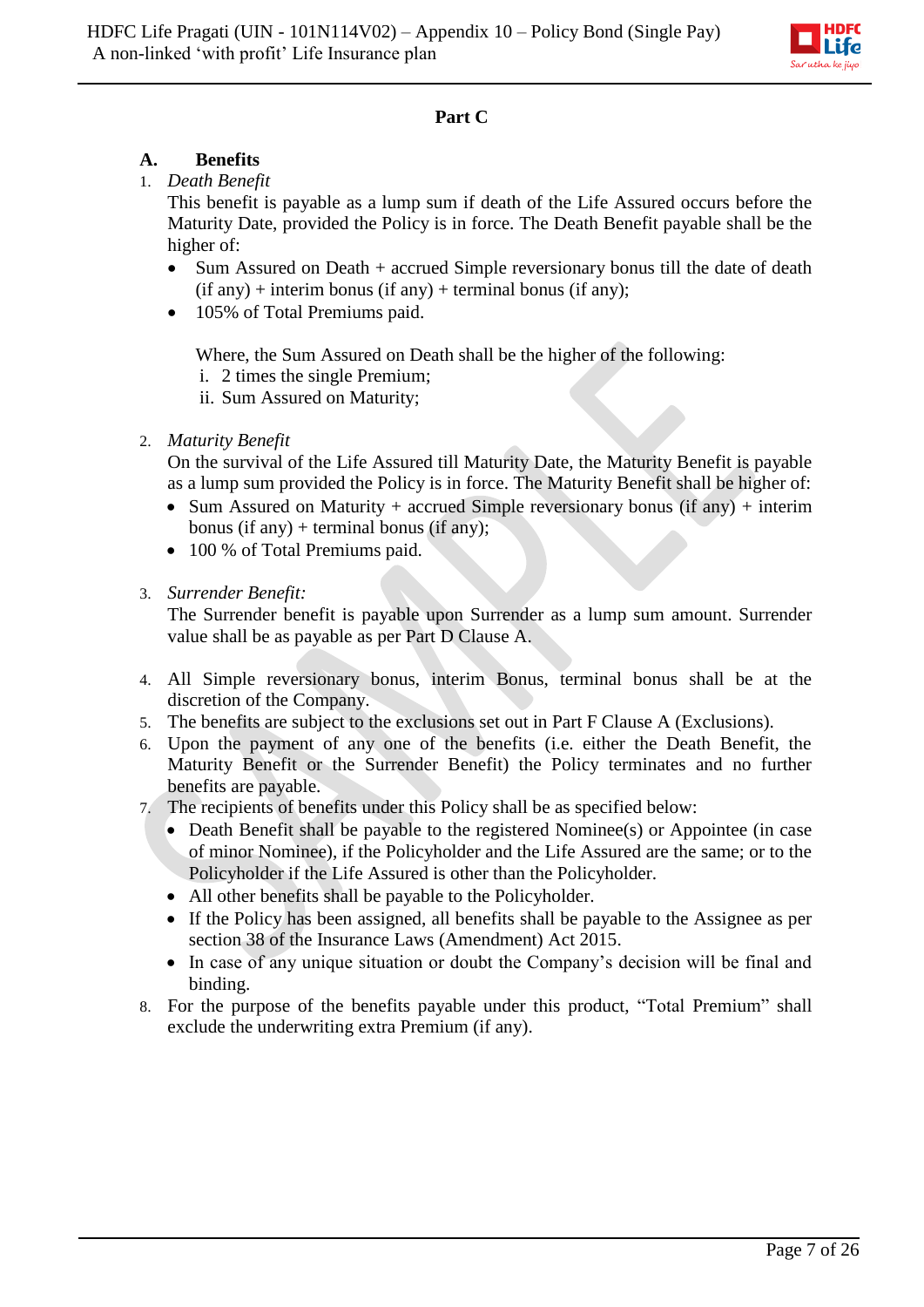

## **Part D**

## **A. Surrender Value:**

- 1. Surrender value for Policies shall be the higher of the following:
	- Guaranteed Surrender Value (GSV);
	- Special Surrender Value (SSV).
- 2. The Policy shall acquire a Guaranteed Surrender Value immediately upon the payment of Premium.
- 3. The Guaranteed Surrender Value shall be the sum of Guaranteed Surrender Value of Premium and the Guaranteed Surrender Value of bonuses already accrued to the Policy.
- 4. The Guaranteed Surrender Value of Premium shall be determined as the Guaranteed Surrender Value factors on premium paid applicable at the time of Surrender multiplied to the Total Premium.
- 5. The Guaranteed Surrender Value of bonuses shall be determined as the Guaranteed Surrender Value factors on accrued bonuses applicable at the time of Surrender multiplied to the total bonuses already accrued to the Policy.
- 6. The Guaranteed Surrender Value factors on premiums paid are specified in Appendix 1. Guaranteed Surrender Value factors on accrued bonuses are specified in Appendix 2.
- 7. The Special Surrender Value shall be determined as the Special Surrender Value factor<sup>#</sup> applicable at the time of Surrender multiplied to the amount which shall be higher of:
	- Sum Assured on Maturity + accrued Simple reversionary bonus (if any) + interim bonus (if any) + terminal bonus (if any);
	- 100 % of Total Premium paid.

#SSV factors are not guaranteed and may be changed with prior approval from IRDAI.

## **B. Alteration:**

Policyholder shall have no option of alteration.

## **C. Policy loan provisions:**

The Policyholder can avail loan facility only once the Policy has acquired the Surrender value. Such loan shall be subject to terms and conditions as the Company may specify from time to time. The current terms and conditions of the Company are stated below:

- The Policyholder should be at least 18 years of age at the time of requesting the loan;
- The loan amount will be subject to maximum 80% of the Surrender Value;
- The rate of interest payable on such loan amount shall be as prescribed by the Company at the time of granting the loan. Currently, the interest rate on loan is 10.5% p.a.;
- Before any benefits are paid out, loan outstanding together with the interest thereon will be deducted and the balance amount will be payable;
- Policy shall not be foreclosed for non re-payment of loan.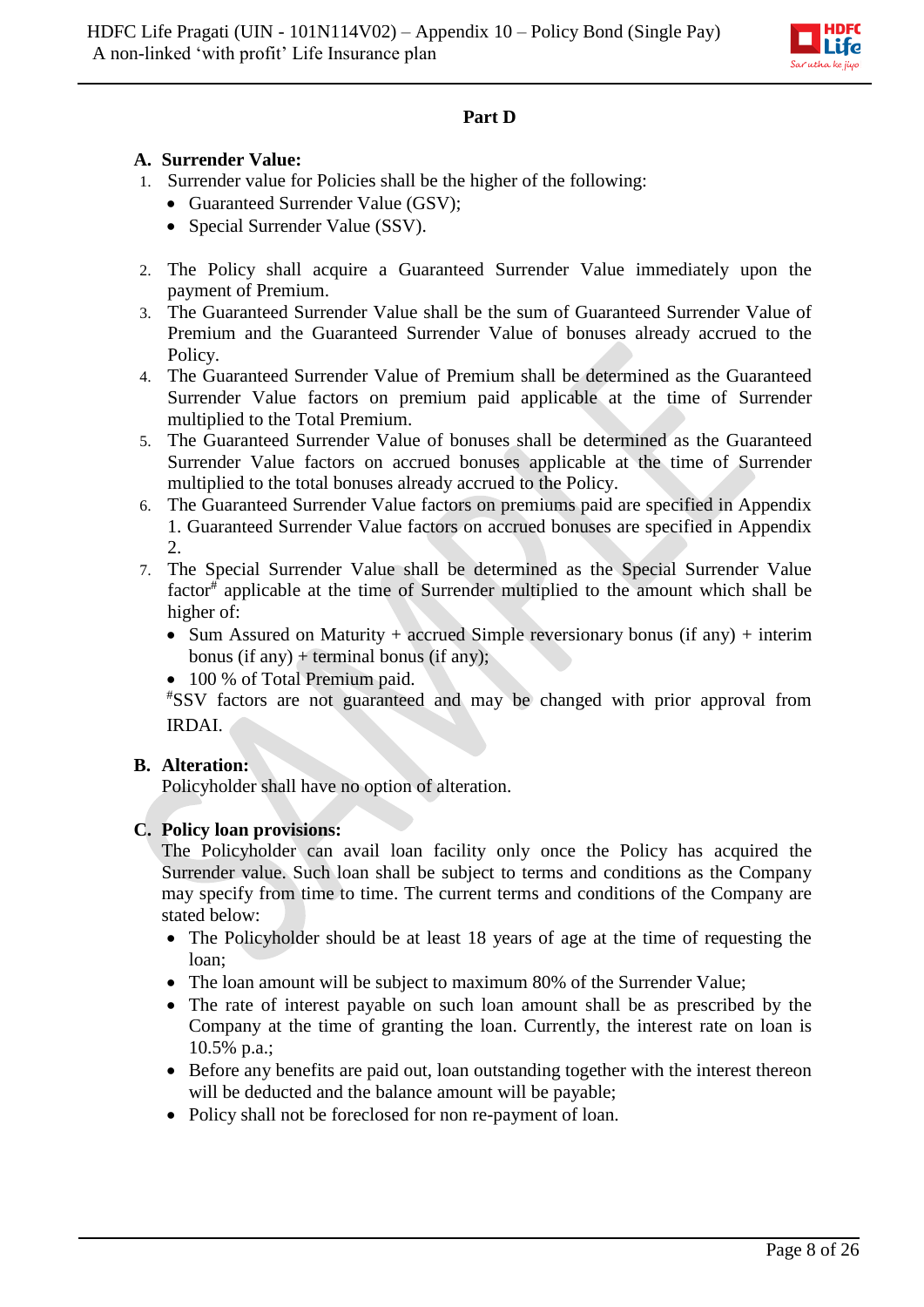

## **D. Free-look provision**

In case you are not agreeable to any of the provisions stated in the Policy, you have the option to return the Policy to us stating the reasons thereof, within 15 days from the date of receipt of the Policy. If you have purchased your Policy through distance marketing mode, this period will be 30 days. On receipt of your letter along with the original Policy, we shall arrange to refund the Premium paid by you, subject to deduction of the proportionate risk Premium for the period on cover and the expenses incurred by us for medical examination (if any) and stamp duty (if any).

Page 9 of 26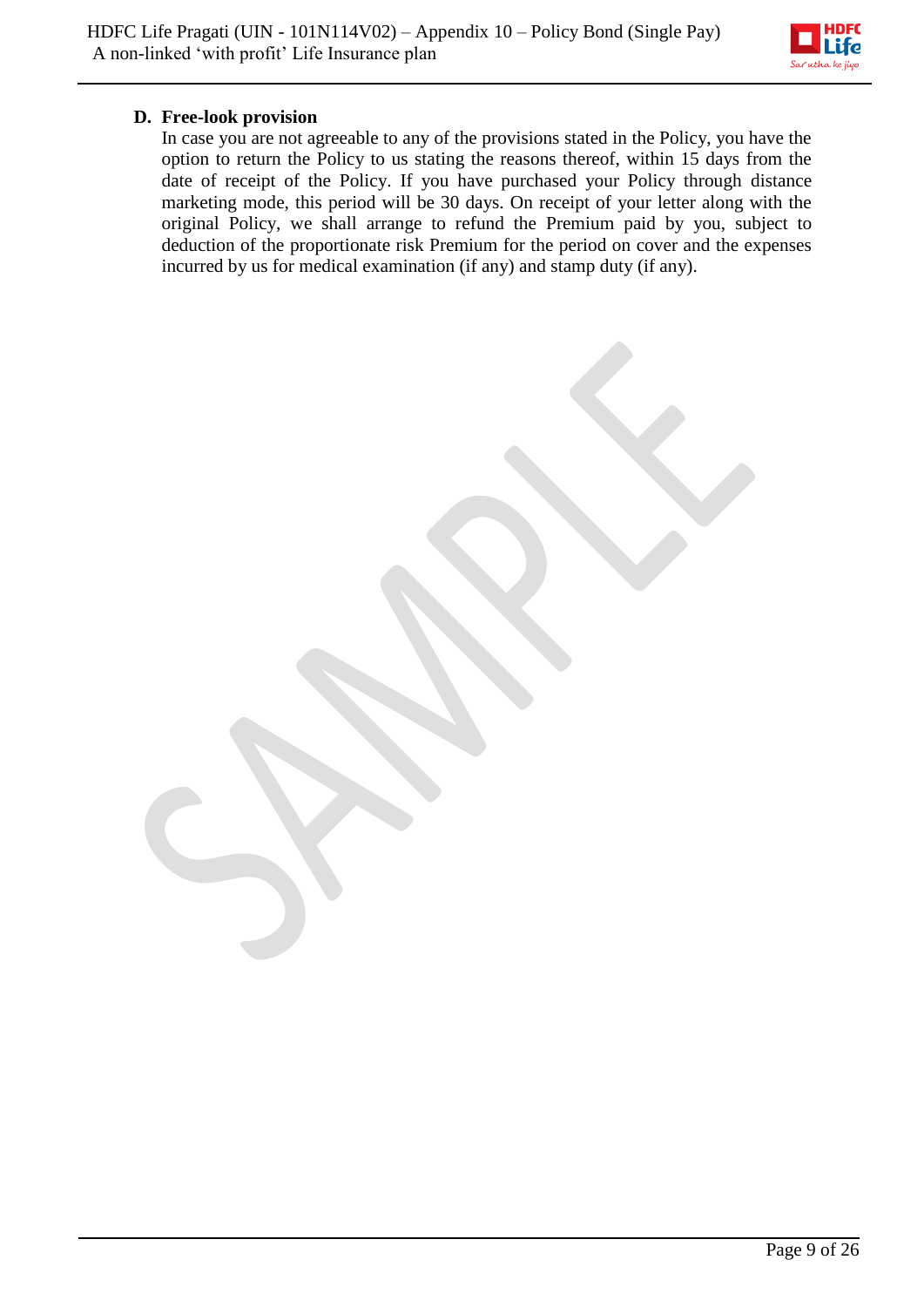

#### **Part F (General Terms & Conditions)**

## **A. Exclusions**

## Suicide claim provisions

In case of death of Life Assured due to suicide within 12 months from the Date of Inception of the Policy, the Death Benefit payable to the nominee or beneficiary of the Policyholder shall be equal to 80% of the Premiums paid provided the Policy is inforce.

## **B. Age Admitted**

The Company has calculated the Premiums under the Policy on the basis of the age of the Life Assured as declared in the Proposal. In case you have not provided proof of age of the Life Assured with the Proposal, you will be required to furnish such proof of age of the Life Assured as is acceptable to us and have the age admitted. In the event the age so admitted ("Correct Age") during the Policy Term is found to be different from the age declared in the Proposal, without prejudice to our rights and remedies including those under the Insurance Act, 1938 as amended from time to time, we shall take one of the following actions:

i) If eligible, and if the Correct Age is found to be higher, the benefit payable under this Policy/ Rider (if any) shall be after deduction of such difference of Premium (i.e difference in Premium paid based on age declared in the Proposal and Premium based on the Correct Age) along with interest thereon. In such cases, before calculating the amount of benefit payable, the Policy shall be subject to re-underwriting and the sum assured shall be subject to eligibility as per underwriting norms and the Premium to be deducted shall be calculated proportionately on such sum assured payable. If the Correct Age is found to be lower, excess Premiums without any interest shall be refunded.

ii) If ineligible for the Policy basis the Correct Age, the Policy shall be void-ab-initio and the Total Premiums paid shall be refunded without interest after deducting all applicable charges like medical (if any), Stamp Duty (if any), risk etc.

## **C. Claim Procedure**

- (1) Maturity Benefit: The Maturity Benefit will be paid if and only if:
	- i. The Policy has matured and the Life Assured is alive on the Maturity Date,
	- ii. No claim has been made on the Policy, except any survival benefit, if any,
	- iii.The Policy has not been discontinued or Surrendered or cancelled or terminated, and
	- iv. All relevant documents including the original Policy document in support of your claim have been provided to the Company.
- (2) Death Benefit: The Death Benefit will be paid if and only if:
	- i. The death of the Life Assured has occurred before the Maturity Date,
	- ii. The standard Policy provisions specified in Part F Clause A (Exclusions) and Part F Clause G (Incorrect Information and Non Disclosure) are not attracted,
	- iii.The Policy has not been Surrendered or cancelled or terminated, and
	- iv. All relevant documents in support of the claim have been provided to the Company. These would normally include the following:

Basic documentation for all death claims: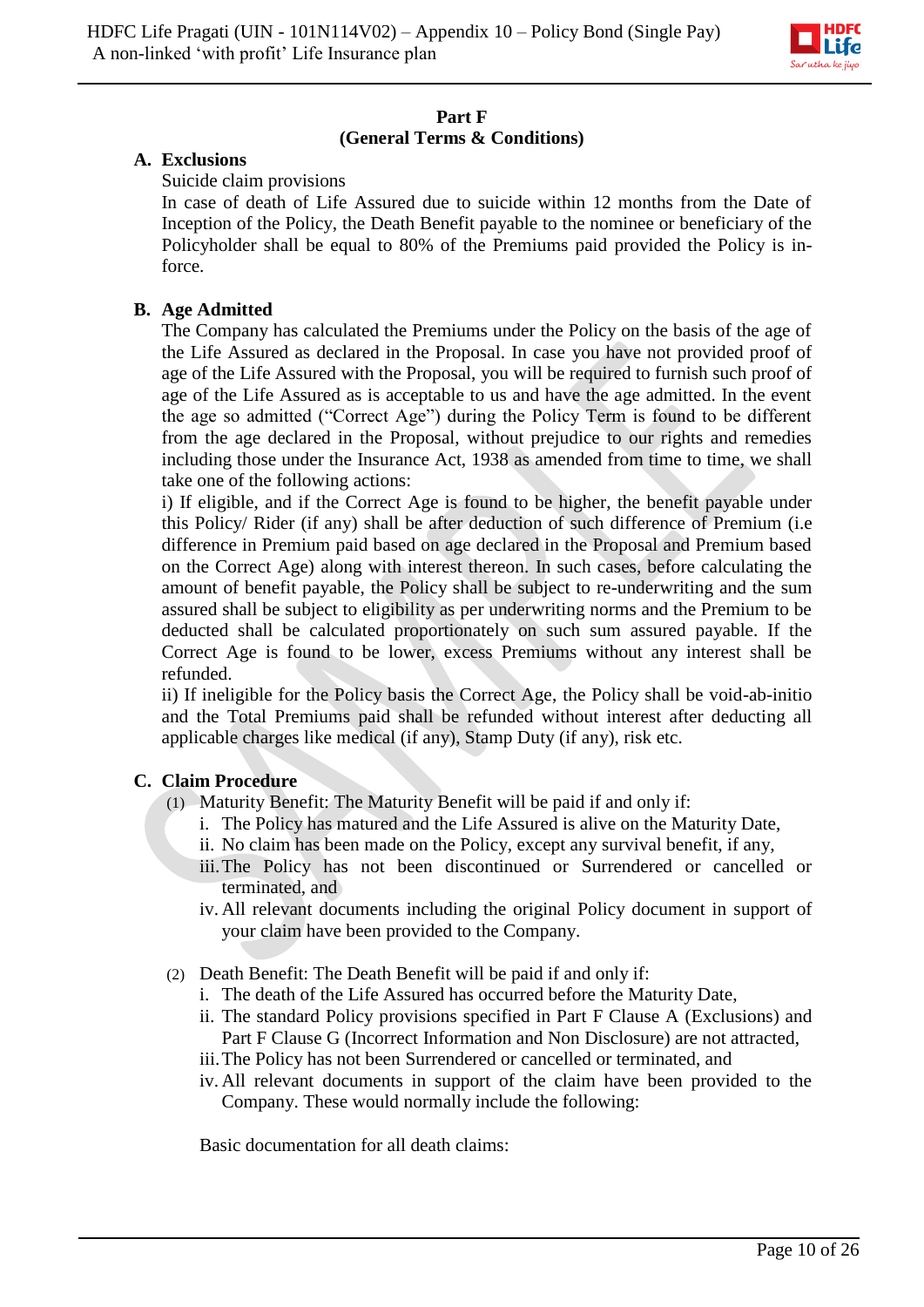

- i. Completed claim form, (including NEFT details and bank account proof as specified in the claim form);
- ii. Original Policy;
- iii.Original or copy Death Certificate issued by Municipal Authority/ Gram Panchayat / Tehsildar (attested by issuing authority);
- iv. Original or copy of certificate of doctor certifying cause of death (attested by issuing authority); and
- v. Claimant's identity and residence proof.

Additional records (if death is due to natural causes):

i. Original or copy of past and current medical records (Indoor case paper, admission notes, discharge summary) attested by hospital authorities.

Additional records (if death is due to un-natural causes):

- i. Original or copy of First Information Report, Police Panchnama report attested by Police authorities; and
- ii. Original or copy of Postmortem report attested by hospital authority.

#### Note:

- i. In case original documents are submitted, attestation on the document by authorities is not required.
- ii. Depending on the circumstances of the death, further documents may be called for as we deem fit.

The claim is required to be intimated to us within a period of three years from the date of death. However, we may condone the delay in claim intimation, if any, where the delay is proved to be for reasons beyond the control of the claimant.

#### **D. Assignment**

The Policyholder can assign or transfer of a policy in accordance with Section 38 of the Insurance Act, 1938 as amended from time to time. Simplified version of the provisions of Section 38 is enclosed in Annexure I for reference.

#### **E. Nomination**

The Policyholder can nominate a person/ persons in accordance with Section 39 of the Insurance Act, 1938 as amended from time to time. Simplified version of the provisions of Section 39 is enclosed in Annexure II for reference.

#### **F. Issuance of true copy of the Policy:**

The Policyholder can request for a duplicate copy of the Policy at HDFC Life offices or through Certified Financial Consultant (Insurance Agent) who advised you while taking this Policy. While making an application for duplicate Policy the Policyholder is required to submit a notarized original indemnity bond on stamp paper. Additional charges may be applicable for issuance of the duplicate Policy.

#### **G. Incorrect Information and Non-Disclosure**

Fraud, misrepresentation and forfeiture would be dealt with in accordance with provisions of Section 45 of the Insurance Act 1938 as amended from time to time. Simplified version of the provisions of Section 45 is enclosed in Annexure III for reference.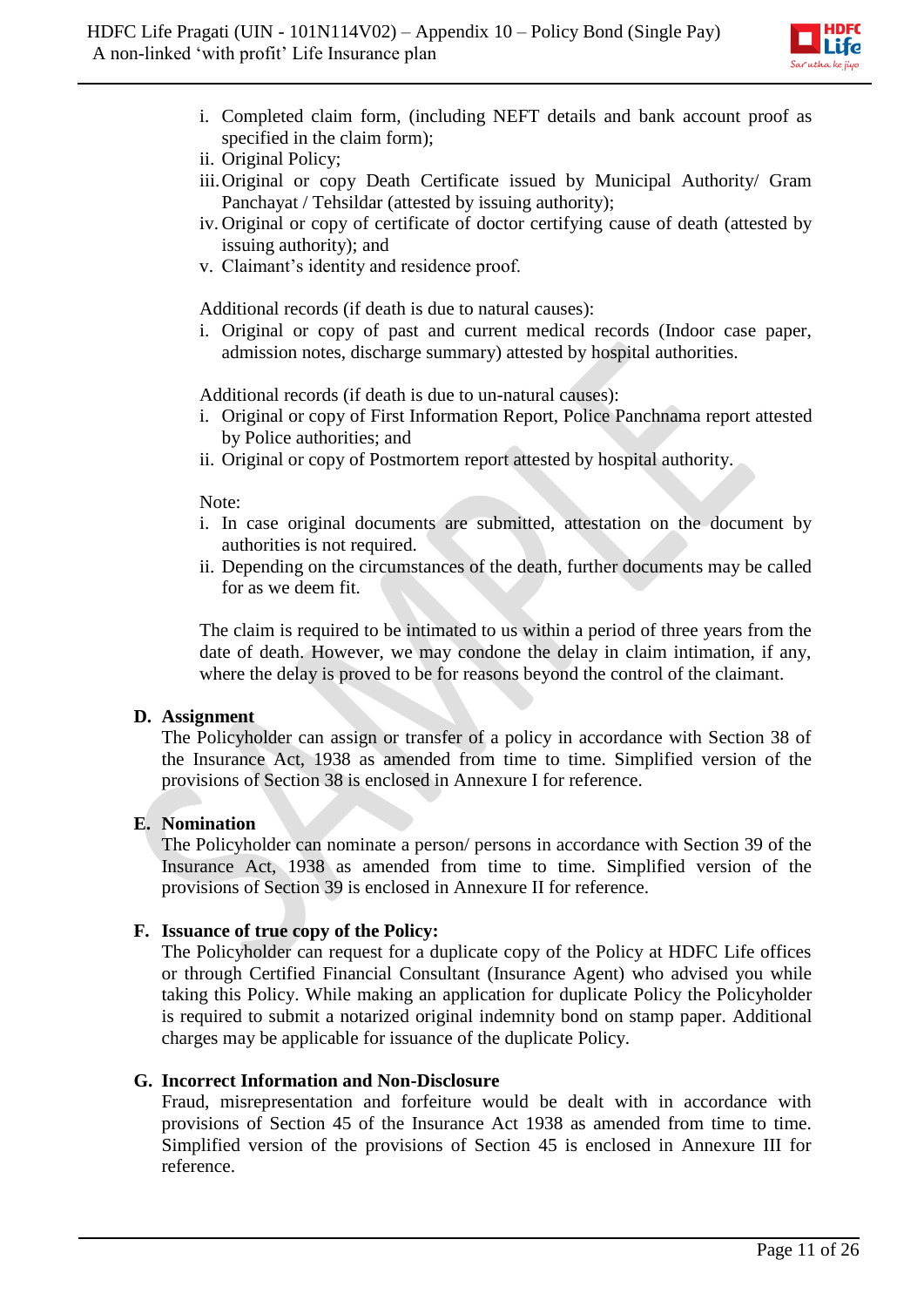

## **H. Policy on the life of a Minor**

Where the Policy has been taken for the benefit of the Life Assured who is a minor, the Policy shall automatically vest unto the Life Assured on his attaining majority.

## **I. Taxes**

(1) Indirect Taxes

Tax and levies shall be levied as applicable. Any taxes, statutory levy becoming applicable in future may become payable by you by any method including by levy of an additional monetary amount in addition to Premium and or charges.

(2) Direct Taxes Tax will be deducted at the applicable rate from the payments made under the Policy, as per the prevailing provisions of the Income Tax Act, 1961.

## **J. Modification, Amendment, Re-enactment of or to the Insurance laws and rules, regulations, guidelines, clarifications, circulars etc. thereunder**

- (1) This Policy is subject to
	- i. The Insurance Act 1938 and Insurance Laws (Amendment) Act, 2015 as amended from time to time,
	- ii. Amendments, modifications (including re-enactment) as may be made from time to time, and
	- iii.Other such relevant Regulations, Rules, Laws, Guidelines, Circulars, Enactments etc as may be introduced thereunder from time to time.
- (2) We reserve the right to change any of these Policy provisions / terms and conditions in accordance with changes in applicable Regulations or Laws, and where required, with IRDAI's approval.
- (3) We are required to obtain prior approval from the IRDAI before making any material changes to these provisions, except for changes of regulatory / statutory nature.
- (4) We reserve the right to require submission by you of such documents and proof at all life stages of the Policy as may be necessary to meet the requirements under Anti- money Laundering/Know Your Customer norms and as may be laid down by IRDAI and other regulators from time to time.

## **K. Jurisdiction:**

This Policy shall be governed by the laws of India and the Indian Courts shall have jurisdiction to settle any disputes arising under the Policy.

## **L. Notices**

Any notice, direction or instruction given to us, under the Policy, shall be in writing and delivered by hand, post, facsimile or from registered electronic mail ID to:

HDFC Standard Life Insurance Company Limited, 11th Floor, Lodha Excelus, Apollo Mills Compound, N.M. Joshi Marg, Mahalaxmi, Mumbai - 400011.

Registered Office: Lodha Excelus, 13th Floor, Apollo Mills Compound, N.M. Joshi Marg, Mahalaxmi, Mumbai - 400011.

E-mail: service@hdfclife.com

Or such other address as may be informed by us.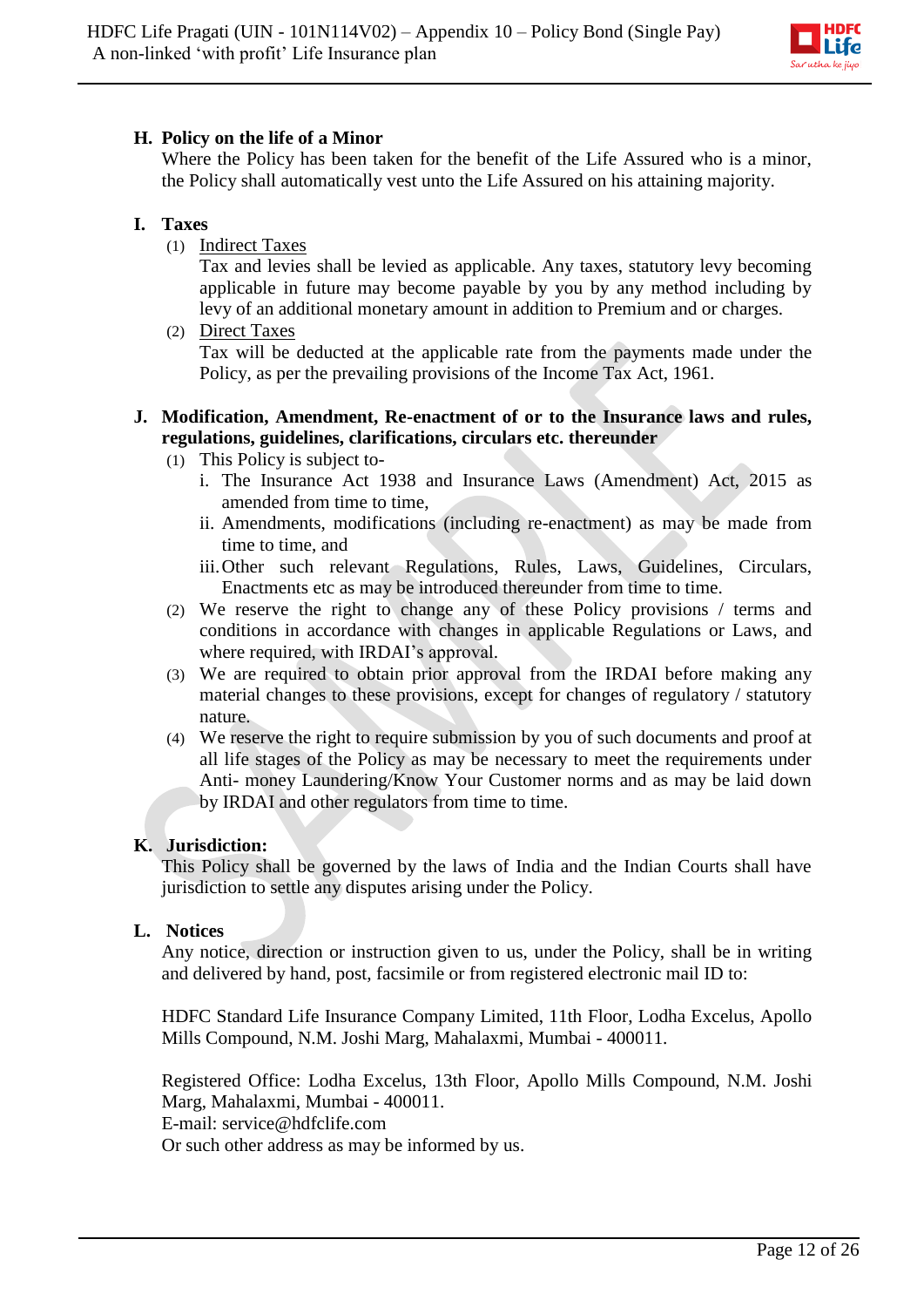

Similarly, any notice, direction or instruction to be given by us, under the Policy, shall be in writing and delivered by hand, post, courier, facsimile or registered electronic mail ID to the updated address in the records of the Company.

You are requested to communicate any change in address, to the Company supported by the required address proofs to enable the Company to carry out the change of address in its systems. The onus of intimation of change of address lies with the Policyholder. An updated contact detail of the Policyholder will ensure that correspondences from the Company are correctly addressed to the Policyholder at the latest updated address.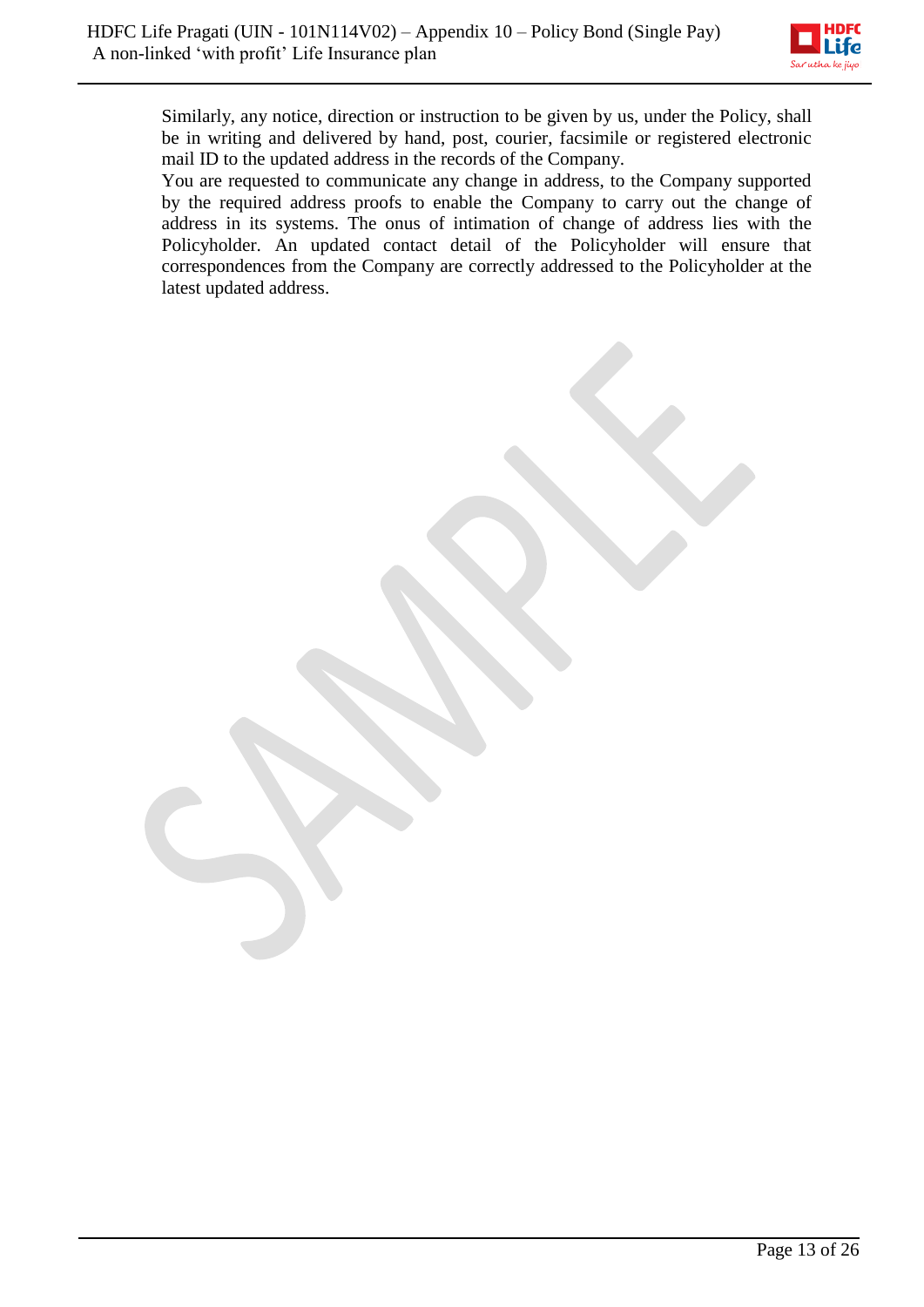

# **Appendix 1 Guaranteed Surrender Value Factors as percentage of Total Premium**

| <b>Policy Year</b> | <b>GSV Factors</b><br>$\frac{6}{6}$ of total<br>premiums paid) |
|--------------------|----------------------------------------------------------------|
|                    | 70.00%                                                         |
| 2                  | 70.00%                                                         |
| 3                  | 70.00%                                                         |
|                    | 90.00%                                                         |

Note: This would only be payable once the policy has acquired a guaranteed surrender value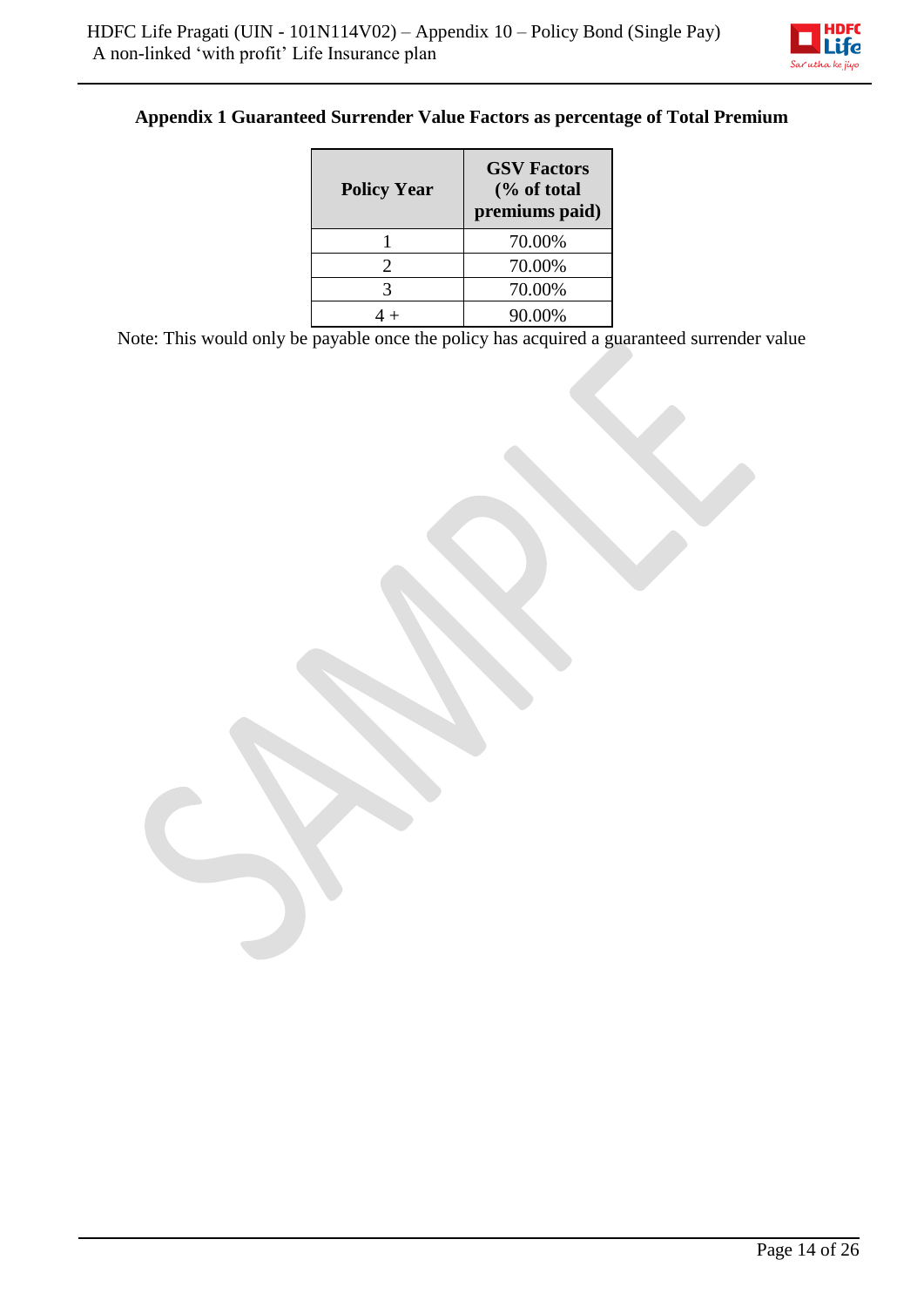

## **Part G (Grievance Redress Mechanism)**

#### 1. **Complaint Resolution Process**

- (i) The customer can contact us on the below mentioned address in case of any complaint/ grievance:
	- Grievance Redressal Officer HDFC Standard Life Insurance Company Limited 11th Floor, Lodha Excelus, Apollo Mills Compound, N. M. Joshi Marg, Mahalaxmi, Mumbai, Maharashtra - 400011 Helpline number: 18602679999 (Local charges apply) E-mail: [service@hdfclife.com](mailto:service@hdfclife.com)
- (ii) All grievances (Service and sales) received by the Company will be responded to within the prescribed regulatory Turn Around Time (TAT) of 14 days.
- (iii) Written request or email from the registered email id is mandatory.
- (iv) If required, we will investigate the complaints by taking inputs from the customer over the telephone or through personal meetings.
- (v) We will issue an acknowledgement letter to the customer within 3 working days of the receipt of complaint.
- (vi) The acknowledgement that is sent to the customer has the details of the complaint number, the Policy number and the Grievance Redressal Officer's name who will be handling the complaint of the customer.
- (vii) If the customer's complaint is addressed within 3 days, the resolution communication will also act as the acknowledgment of the complaint.
- (viii)The final letter of resolution will offer redressal or rejection of the complaint along with the reason for doing the same.
- (ix) In case the customer is not satisfied with the decision sent to him or her, he or she may contact our Grievance Redressal Officer within 8 weeks of the receipt of the communication at any of the touch points mentioned in the document, failing which, we will consider the complaint to be satisfactorily resolved.
- (x) The following is the escalation matrix in case there is no response within the prescribed timelines or if you are not satisfied with the response. The number of days specified in the below- mentioned escalation matrix will be applicable from the date of escalation.

| <b>Level</b>                  | <b>Designation</b>                   | <b>Response Time</b> |
|-------------------------------|--------------------------------------|----------------------|
| 1st Level                     | Sr. Manager - Customer Relations     | 10 working days      |
| 2nd Level (for response not   | Vice President - Customer Relations  | 10 working days      |
| received from Level 1)        |                                      |                      |
| Final Level (for response not | Sr. Vice President and Head Customer | 3 working days       |
| received from Level 2)        | Relations & Principal Grievance      |                      |
|                               | <b>Redressal Officer</b>             |                      |

You are requested to follow the aforementioned matrix to receive satisfactory response from us.

- (xi) If you are not satisfied with the response or do not receive a response from us within 14 days, you may approach the Grievance Cell of IRDAI on the following contact details:
	- IRDAI Grievance Call Centre (IGCC) TOLL FREE NO:155255
	- Email ID: complaints@irda.gov.in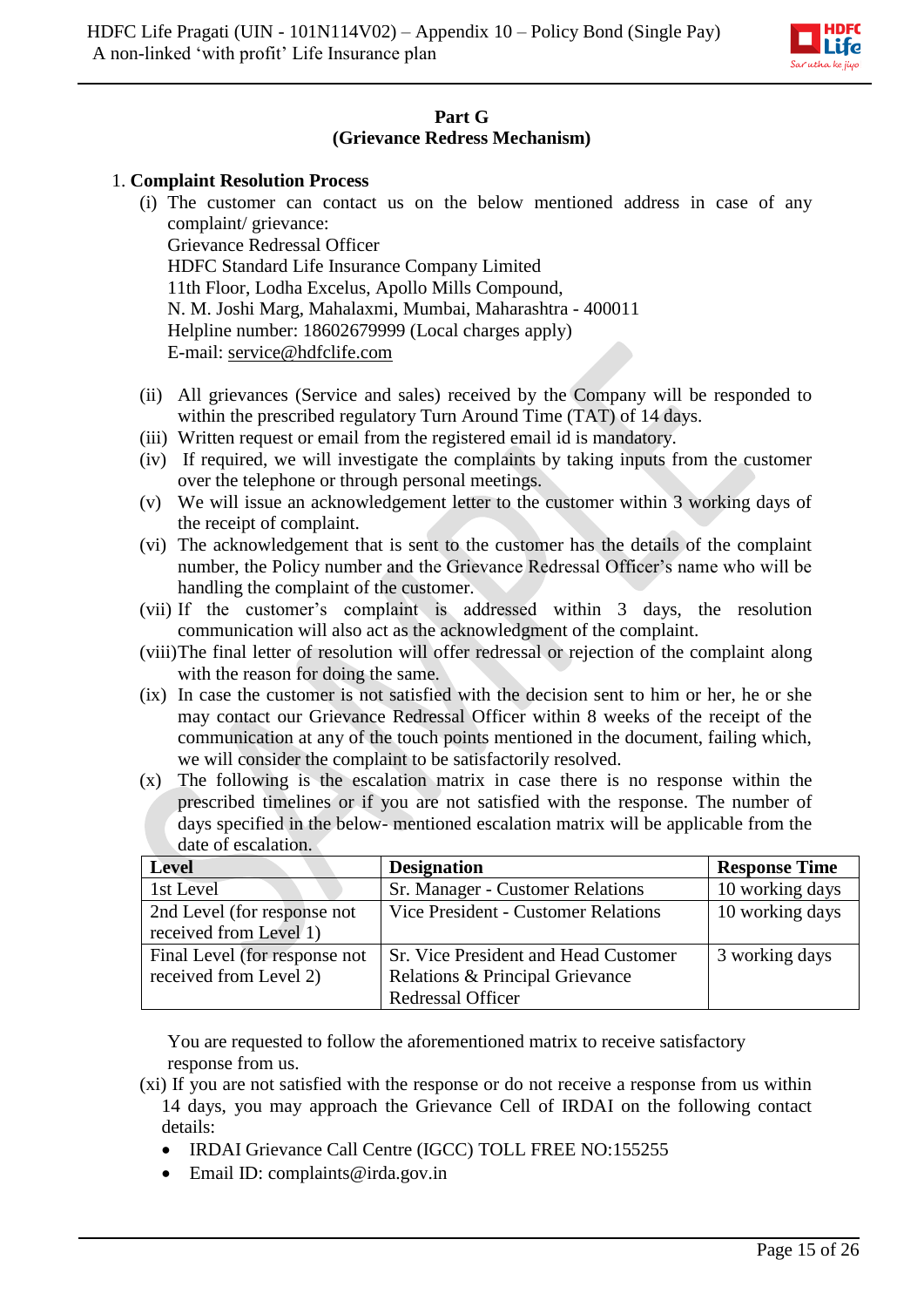

Online- You can register your complaint online at http://www.igms.irda.gov.in/

 Address for communication for complaints by fax/paper: Consumer Affairs Department Insurance Regulatory and Development Authority of India 9th floor, United India Towers, Basheerbagh Hyderabad – 500 029, Telangana State (India) Fax No: 91- 40 – 6678 9768

2. In the event you are dissatisfied with the response provided by us, you may approach the Insurance Ombudsman in your region. The contact details of the Insurance Ombudsman are provided below.

| Office of the<br>Ombudsman     | <b>Contact Details</b>                                                                                                                                                                                                                                                       | <b>Areas of</b><br><b>Jurisdiction</b>                                          |
|--------------------------------|------------------------------------------------------------------------------------------------------------------------------------------------------------------------------------------------------------------------------------------------------------------------------|---------------------------------------------------------------------------------|
| <b>AHMEDABAD</b>               | <b>Office of the Insurance Ombudsman,</b><br>2nd floor, Ambica House,<br>Near C.U. Shah College,<br>5, Navyug Colony, Ashram Road,<br>Ahmedabad – 380 014.<br>Tel.: 079 - 27546150 / 27546139<br>Fax: 079 - 27546142<br>Email: bimalokpal.ahmedabad@gbic.co.in               | Gujarat, Dadra &<br>Nagar Haveli,<br><b>Daman and Diu</b>                       |
| <b>BHOPAL</b>                  | <b>Office of the Insurance Ombudsman,</b><br><b>Janak Vihar Complex, 2nd Floor,</b><br>6, Malviya Nagar, Opp. Airtel Office,<br><b>Near New Market,</b><br>Bhopal – 462 003.<br>Tel.: 0755 - 2769201 / 2769202<br>Fax: 0755 - 2769203<br>Email: bimalokpal.bhopal@gbic.co.in | Madhya Pradesh &<br><b>Chhattisgarh</b>                                         |
| <b>BHUBANESHWA</b><br>$\bf{R}$ | Office of the Insurance Ombudsman,<br>62, Forest park,<br>Bhubneshwar - 751 009.<br>Tel.: 0674 - 2596461/2596455<br>Fax: 0674 - 2596429<br>Email: bimalokpal.bhubaneswar@gbic.co.in                                                                                          | Orissa                                                                          |
| <b>BENGALURU</b>               | <b>Office of the Insurance Ombudsman,</b><br>Jeevan Soudha Building, PID No. 57-27-N-19<br>Ground Floor, 19/19, 24th Main Road,<br><b>JP Nagar, Ist Phase,</b><br>Bengaluru - 560 078.<br>Tel.: 080 - 26652048 / 26652049<br>Email: bimalokpal.bengaluru@gbic.co.in          | <b>Karnataka</b>                                                                |
| <b>CHANDIGARH</b>              | <b>Office of the Insurance Ombudsman,</b><br>S.C.O. No. 101, 102 & 103, 2nd Floor,<br>Batra Building, Sector 17 - D,<br>Chandigarh $-160017$ .                                                                                                                               | Punjab, Haryana,<br><b>Himachal Pradesh,</b><br>Jammu & Kashmir<br>, Chandigarh |

#### **a. Details and addresses of Insurance Ombudsman**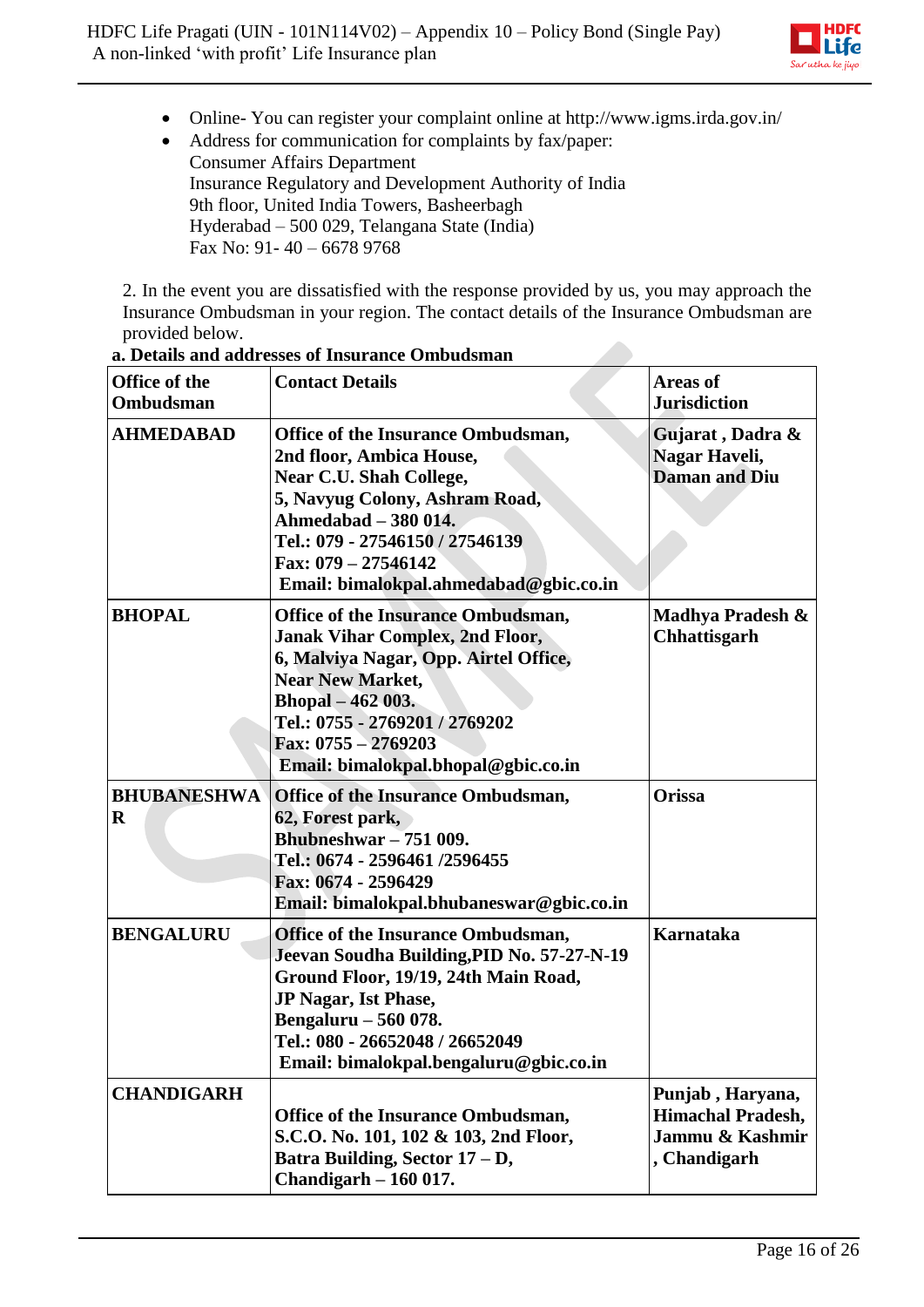

|                  | Tel.: 0172 - 2706196 / 2706468<br>Fax: 0172 - 2708274<br>Email: bimalokpal.chandigarh@gbic.co.in                                                                                                                                                                                             |                                                                                                             |
|------------------|----------------------------------------------------------------------------------------------------------------------------------------------------------------------------------------------------------------------------------------------------------------------------------------------|-------------------------------------------------------------------------------------------------------------|
| <b>CHENNAI</b>   | Office of the Insurance Ombudsman,<br>Fatima Akhtar Court, 4th Floor, 453,<br>Anna Salai, Teynampet,<br><b>CHENNAI - 600 018.</b><br>Tel.: 044 - 24333668 / 24335284<br>Fax: 044 - 24333664<br>Email: bimalokpal.chennai@gbic.co.in                                                          | <b>Tamil Nadu,</b><br><b>Pondicherry Town</b><br>and Karaikal<br>(which are part of<br>Pondicherry)         |
| <b>NEW DELHI</b> | Office of the Insurance Ombudsman,<br>2/2 A, Universal Insurance Building,<br>Asaf Ali Road,<br>New Delhi - 110 002.<br>Tel.: 011 - 23239633 / 23237532<br>Fax: $011 - 23230858$<br>Email: bimalokpal.delhi@gbic.co.in                                                                       | <b>Delhi</b>                                                                                                |
| <b>GUWAHATI</b>  | <b>Office of the Insurance Ombudsman,</b><br>Jeevan Nivesh, 5th Floor,<br>Nr. Panbazar over bridge, S.S. Road,<br>Guwahati - 781001(ASSAM).<br>Tel.: 0361 - 2132204 / 2132205<br>Fax: 0361 - 2732937<br>Email: bimalokpal.guwahati@gbic.co.in                                                | Assam,<br>Meghalaya,<br>Manipur,<br>Mizoram,<br><b>Arunachal</b><br><b>Pradesh, Nagaland</b><br>and Tripura |
| <b>HYDERABAD</b> | <b>Office of the Insurance Ombudsman,</b><br>6-2-46, 1st floor, "Moin Court",<br><b>Lane Opp. Saleem Function Palace,</b><br>A. C. Guards, Lakdi-Ka-Pool,<br><b>Hyderabad - 500 004.</b><br>Tel.: 040 - 65504123 / 23312122<br>Fax: $040 - 23376599$<br>Email: bimalokpal.hyderabad@gbic.co. | Andhra Pradesh,<br><b>Telangana, Yanam</b><br>and part of<br><b>Territory of</b><br><b>Pondicherry</b>      |
| <b>JAIPUR</b>    | <b>Office of the Insurance Ombudsman,</b><br>Jeevan Nidhi – II Bldg., Gr. Floor,<br><b>Bhawani Singh Marg,</b><br>Jaipur - 302 005.<br>Tel.: $0141 - 2740363$<br>Email: bimalokpal.jaipur@gbic.co.in                                                                                         | Rajasthan                                                                                                   |
| <b>ERNAKULAM</b> | <b>Office of the Insurance Ombudsman,</b><br>2nd Floor, Pulinat Bldg.,<br>Opp. Cochin Shipyard, M. G. Road,<br><b>Ernakulam - 682 015.</b><br>Tel.: 0484 - 2358759 / 2359338<br>Fax: 0484 - 2359336<br>Email: bimalokpal.ernakulam@gbic.co.in                                                | Kerala,<br>Lakshadweep,<br>Mahe $-$ a part of<br>Pondicherry                                                |
| <b>KOLKATA</b>   | Office of the Insurance Ombudsman,                                                                                                                                                                                                                                                           | West Bengal,                                                                                                |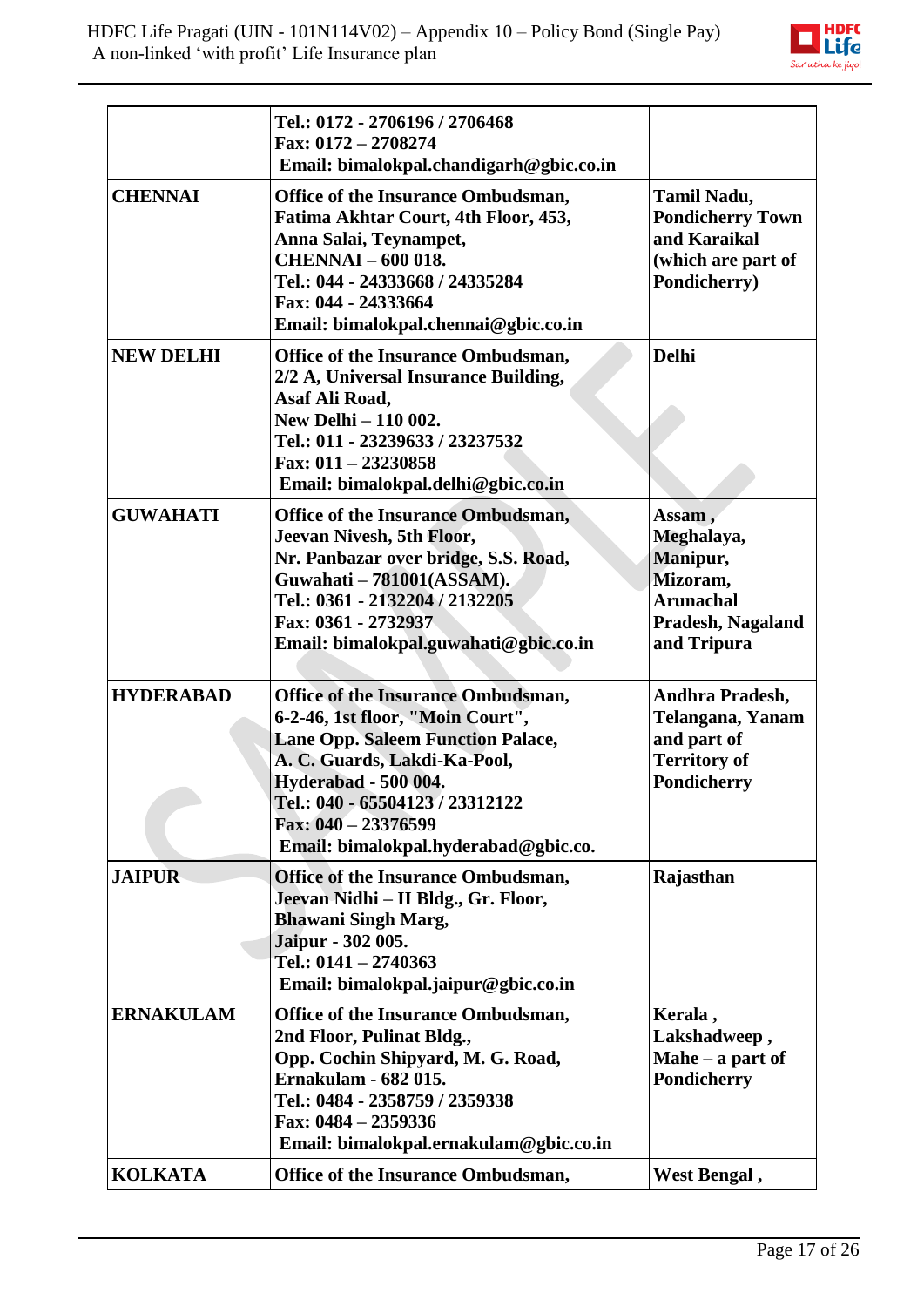

|                | Hindustan Bldg. Annexe, 4th Floor,<br>4, C.R. Avenue,<br>KOLKATA - 700 072.<br>Tel.: 033 - 22124339 / 22124340<br>$Fax: 033 - 22124341$<br>Email: bimalokpal.kolkata@gbic.co.in                                                     | Andaman &<br>Nicobar Islands,<br><b>Sikkim</b>                                                                                                                                                                                                                                                                                                                                                                                                                                                                                                                                        |
|----------------|-------------------------------------------------------------------------------------------------------------------------------------------------------------------------------------------------------------------------------------|---------------------------------------------------------------------------------------------------------------------------------------------------------------------------------------------------------------------------------------------------------------------------------------------------------------------------------------------------------------------------------------------------------------------------------------------------------------------------------------------------------------------------------------------------------------------------------------|
| <b>LUCKNOW</b> | Office of the Insurance Ombudsman,<br>6th Floor, Jeevan Bhawan, Phase-II,<br>Nawal Kishore Road, Hazratganj,<br>Lucknow - 226 001.<br>Tel.: 0522 - 2231330 / 2231331<br>Fax: 0522 - 2231310<br>Email: bimalokpal.lucknow@gbic.co.in | <b>Districts of Uttar</b><br><b>Pradesh : Laitpur,</b><br>Jhansi, Mahoba,<br>Hamirpur, Banda,<br>Chitrakoot,<br>Allahabad,<br>Mirzapur,<br>Sonbhabdra,<br>Fatehpur,<br>Pratapgarh,<br>Jaunpur, Varanasi,<br>Gazipur, Jalaun,<br>Kanpur, Lucknow,<br>Unnao, Sitapur,<br>Lakhimpur,<br>Bahraich,<br>Barabanki,<br>Raebareli, Sravasti,<br>Gonda, Faizabad,<br>Amethi,<br>Kaushambi,<br>Balrampur, Basti,<br>Ambedkarnagar,<br>Sultanpur,<br>Maharajgang,<br>Santkabirnagar,<br>Azamgarh,<br>Kushinagar,<br>Gorkhpur, Deoria,<br>Mau, Ghazipur,<br>Chandauli, Ballia,<br>Sidharathnagar. |
| <b>MUMBAI</b>  | Office of the Insurance Ombudsman,<br>3rd Floor, Jeevan Seva Annexe,<br>S. V. Road, Santacruz (W),<br>Mumbai - 400 054.<br>Tel.: 022 - 26106552 / 26106960<br>Fax: $022 - 26106052$<br>Email: bimalokpal.mumbai@gbic.co.in          | Goa, Mumbai<br><b>Metropolitan</b><br><b>Region excluding</b><br>Navi Mumbai &<br><b>Thane</b>                                                                                                                                                                                                                                                                                                                                                                                                                                                                                        |
| <b>PATNA</b>   | Office of the Insurance Ombudsman,<br>1st Floor, Kalpana Arcade Building,,<br><b>Bazar Samiti Road,</b><br>Bahadurpur,                                                                                                              | <b>Bihar and</b><br><b>Jharkhand</b>                                                                                                                                                                                                                                                                                                                                                                                                                                                                                                                                                  |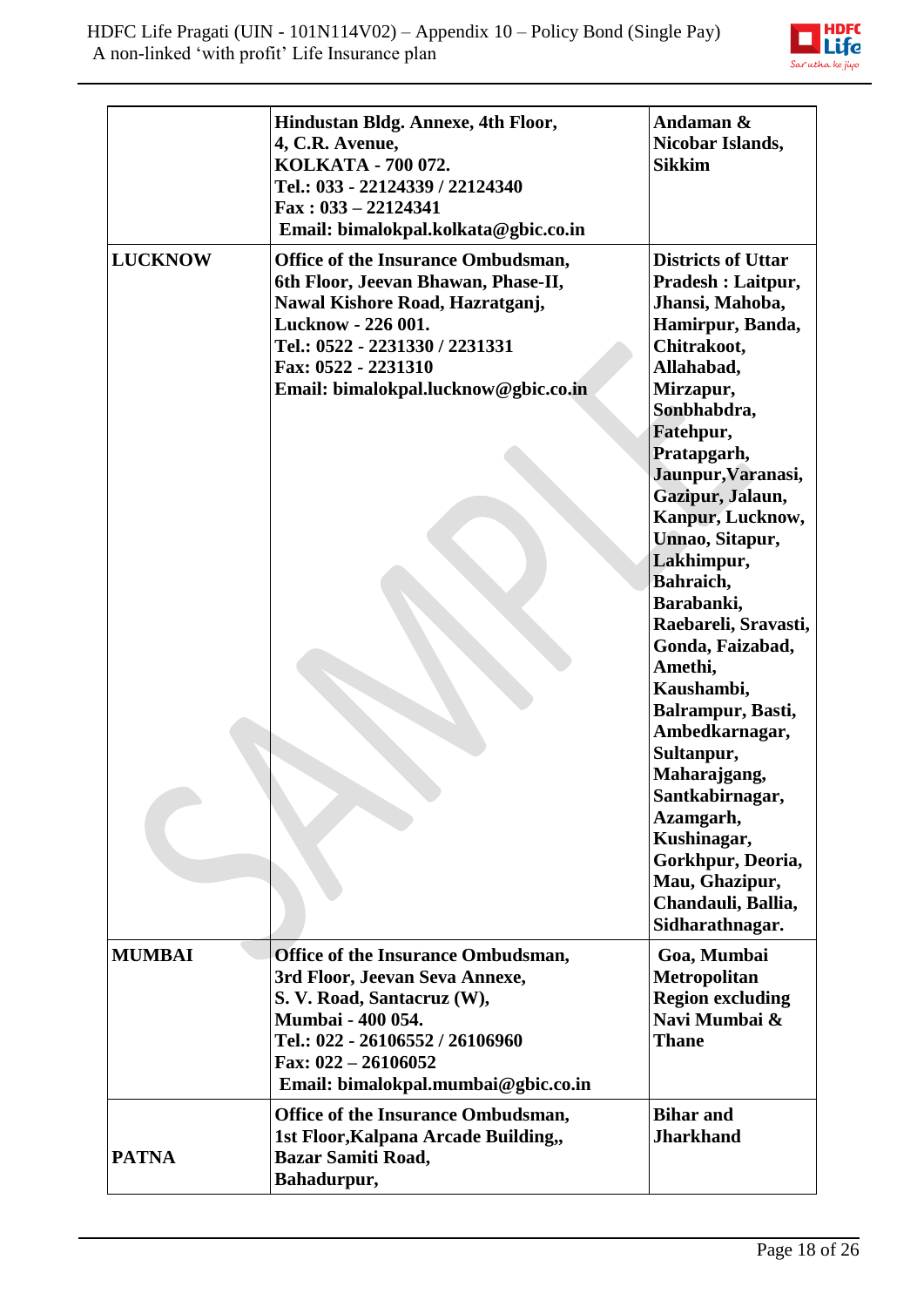

|              | Patna 800 006.<br>Tel.: 0612-2680952<br>Email id: bimalokpal.patna@gbic.co.in.                                                                                                                                                                          |                                                                                                                                                                                                                                                                                                                                                                                                                                                                                                         |
|--------------|---------------------------------------------------------------------------------------------------------------------------------------------------------------------------------------------------------------------------------------------------------|---------------------------------------------------------------------------------------------------------------------------------------------------------------------------------------------------------------------------------------------------------------------------------------------------------------------------------------------------------------------------------------------------------------------------------------------------------------------------------------------------------|
| <b>NOIDA</b> | <b>Office of the Insurance Ombudsman,</b><br><b>Bhagwan Sahai Palace</b><br>4th Floor, Main Road,<br>Naya Bans, Sector 15,<br>Distt: Gautam Buddh Nagar,<br>U.P-201301.<br>Tel.: 0120-2514250 / 2514252 / 2514253<br>Email: bimalokpal.noida@gbic.co.in | <b>State of</b><br><b>Uttaranchal and</b><br>the following<br><b>Districts of Uttar</b><br>Pradesh:<br>Agra, Aligarh,<br>Bagpat, Bareilly,<br>Bijnor, Budaun,<br>Bulandshehar,<br>Etah, Kanooj,<br>Mainpuri,<br>Mathura, Meerut,<br>Moradabad,<br>Muzaffarnagar,<br>Oraiyya, Pilibhit,<br>Etawah,<br>Farrukhabad,<br>Firozbad,<br>Gautambodhanaga<br>r, Ghaziabad,<br>Hardoi,<br>Shahjahanpur,<br>Hapur, Shamli,<br>Rampur, Kashganj,<br>Sambhal, Amroha,<br>Hathras,<br>Kanshiramnagar,<br>Saharanpur. |
| <b>PUNE</b>  | <b>Office of the Insurance Ombudsman,</b><br>Jeevan Darshan Bldg., 3rd Floor,<br>C.T.S. No.s. 195 to 198,<br>N.C. Kelkar Road, Narayan Peth,<br>Pune - 411 030.<br>Tel.: 020-41312555<br>Email: Bimalokpal.pune@gbic.co.in                              | <b>Maharashtra Area</b><br>of Navi Mumbai<br>and Thane<br>excluding Mumbai<br><b>Metropolitan</b><br><b>Region</b>                                                                                                                                                                                                                                                                                                                                                                                      |

#### **b. Power of Ombudsman-**

The Ombudsman may receive and consider-

[\(i\)](http://indiankanoon.org/doc/160521836/) complaints under rule 13 of Redressal of Public Grievances Rules , 1998;

[\(ii\)](http://indiankanoon.org/doc/156757242/) any partial or total repudiation of claims by the Company;

[\(iii\)](http://indiankanoon.org/doc/163591613/) any dispute in regard to Premium paid or payable in terms of the Policy;

[\(iv\)](http://indiankanoon.org/doc/31367799/) any dispute on the legal construction of the Policy insofar as such disputes relate to claims;

[\(v\)](http://indiankanoon.org/doc/26463888/) delay in settlement of claims;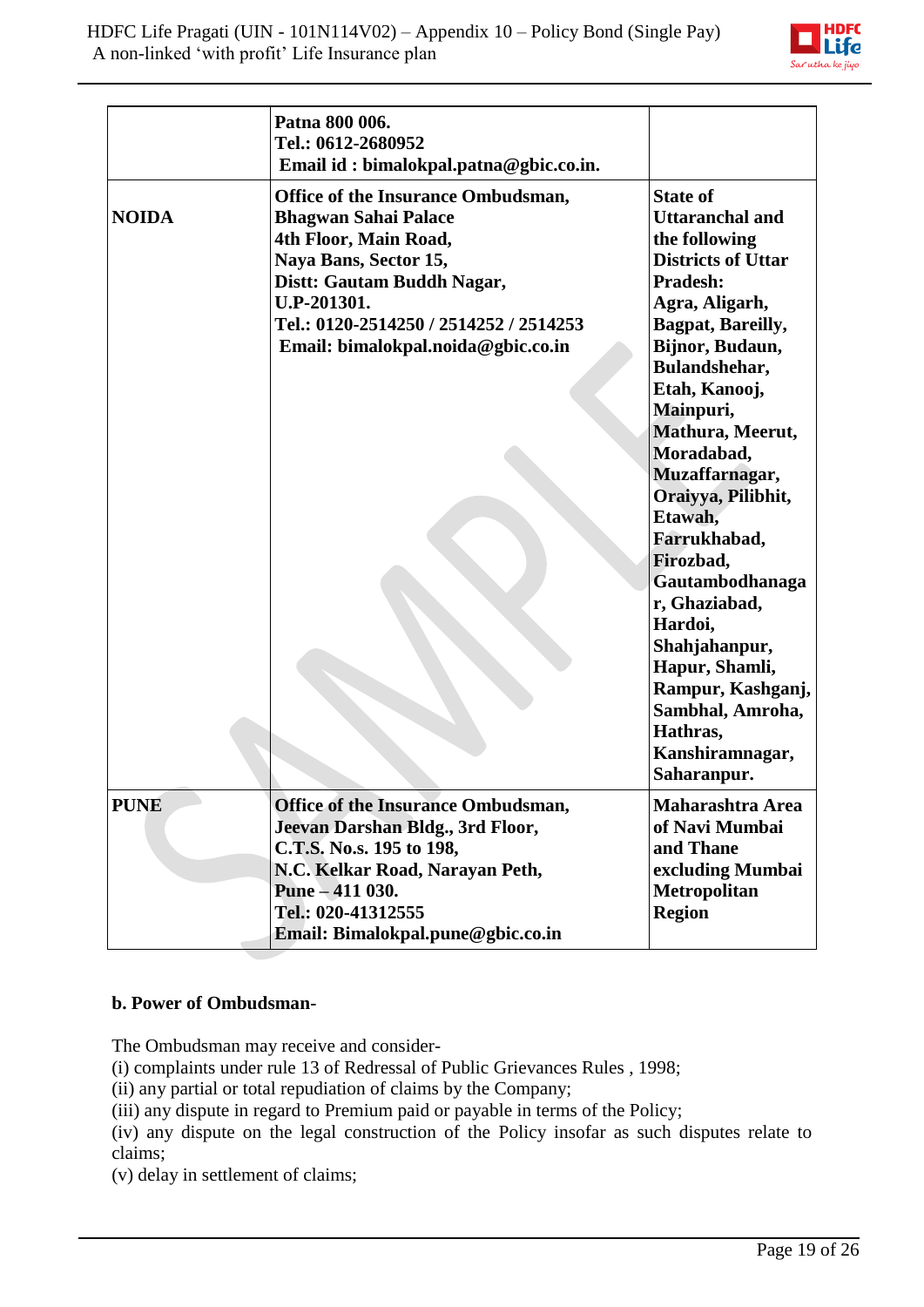

[\(vi\)](http://indiankanoon.org/doc/47238858/) non-issue of any insurance document to customers after receipt of Premium.

#### **c. Manner in which complaint is to be made -**

- [\(i\)](http://indiankanoon.org/doc/160481793/) Policyholder who has a grievance against the Company, may himself or through his legal heirs make a complaint in writing to the Ombudsman within whose jurisdiction the branch or office of the Company complained against is located.
- [\(ii\)](http://indiankanoon.org/doc/116915928/) The complaint shall be in writing duly signed by the complainant or through his legal heirs and shall state clearly the name and address of the complainant, the name of the branch or office of the Company against which the complaint is made, the fact giving rise to complaint supported by documents, if any, relied on by the complainant, the nature and extent of the loss caused to the complainant and the relief sought from the Ombudsman.
- [\(iii\)](http://indiankanoon.org/doc/99464357/) No complaint to the Ombudsman shall lie unless -

[\(a\)](http://indiankanoon.org/doc/87794950/) The complainant had before making a complaint to the Ombudsman made a written representation to the Company named in the complaint and either the Company had rejected the complaint or the complainant had not received any reply within a period of one month after the Company received his representation or the complainant is not satisfied with the reply given to him by the Company;

[\(b\)](http://indiankanoon.org/doc/84880221/) The complaint is made not later than one year after the Company had rejected the representation or sent its final reply on the representation of the complainant; and

[\(c\)](http://indiankanoon.org/doc/116794480/) The complaint is not on the same subject-matter, for which any proceedings before any court, or Consumer Forum or arbitrator is pending or were so earlier.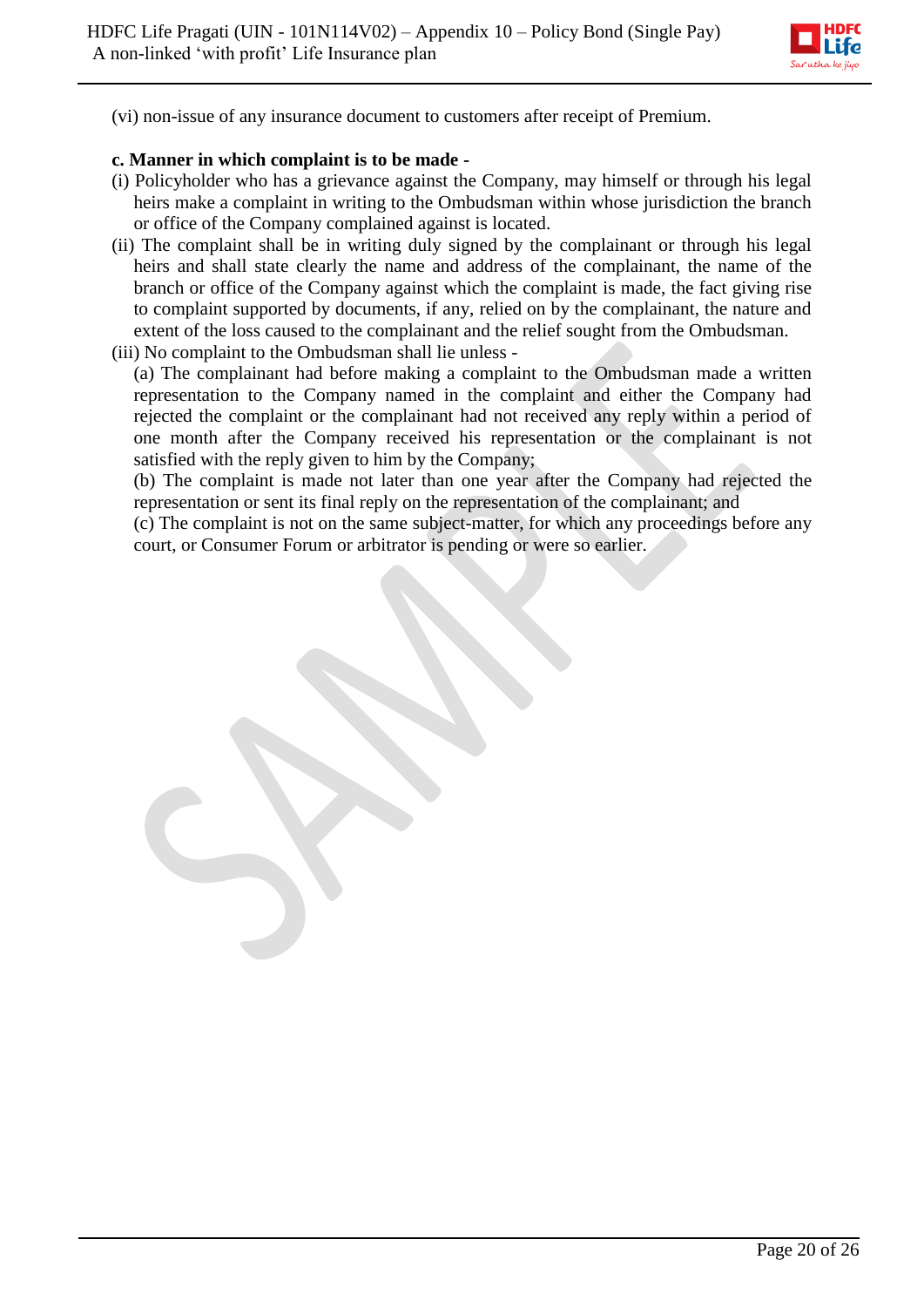

## Annexure I

#### **Section 38 - Assignment or Transfer of Insurance Policies**

Assignment or transfer of a policy should be in accordance with Section 38 of the Insurance Act, 1938 as amended by Insurance Laws (Amendment) Act, 2015 dated 23.03.2015The extant provisions in this regard are as follows:

- (1) This policy may be transferred/assigned, wholly or in part, with or without consideration.
- (2) An Assignment may be effected in a policy by an endorsement upon the policy itself or by a separate instrument under notice to the Insurer.
- (3) The instrument of assignment should indicate the fact of transfer or assignment and the reasons for the assignment or transfer, antecedents of the assignee and terms on which assignment is made.
- (4) The assignment must be signed by the transferor or assignor or duly authorized agent and attested by at least one witness.
- (5) The transfer or assignment shall not be operative as against an insurer until a notice in writing of the transfer or assignment and either the said endorsement or instrument itself or copy there of certified to be correct by both transferor and transferee or their duly authorised agents have been delivered to the insurer.
- (6) Fee to be paid for assignment or transfer can be specified by the Authority through Regulations.
- (7) On receipt of notice with fee, the insurer should Grant a written acknowledgement of receipt of notice. Such notice shall be conclusive evidence against the insurer of duly receiving the notice.
- (8) If the insurer maintains one or more places of business, such notices shall be delivered only at the place where the policy is being serviced.
- (9) The insurer may accept or decline to act upon any transfer or assignment or endorsement, if it has sufficient reasons to believe that it is
	- a. not bonafide or
	- b. not in the interest of the policyholder or
	- c. not in public interest or
	- d. is for the purpose of trading of the insurance policy.
- (10) Before refusing to act upon endorsement, the Insurer should record the reasons in writing and communicate the same in writing to Policyholder within 30 days from the date of policyholder giving a notice of transfer or assignment.
- (11) In case of refusal to act upon the endorsement by the Insurer, any person aggrieved by the refusal may prefer a claim to IRDAI within 30 days of receipt of the refusal letter from the Insurer.
- (12) The priority of claims of persons interested in an insurance policy would depend on the date on which the notices of assignment or transfer is delivered to the insurer; where there are more than one instruments of transfer or assignment, the priority will depend on dates of delivery of such notices. Any dispute in this regard as to priority should be referred to Authority.
- (13) Every assignment or transfer shall be deemed to be absolute assignment or transfer and the assignee or transferee shall be deemed to be absolute assignee or transferee, except a. where assignment or transfer is subject to terms and conditions of transfer or assignment OR

b. where the transfer or assignment is made upon condition that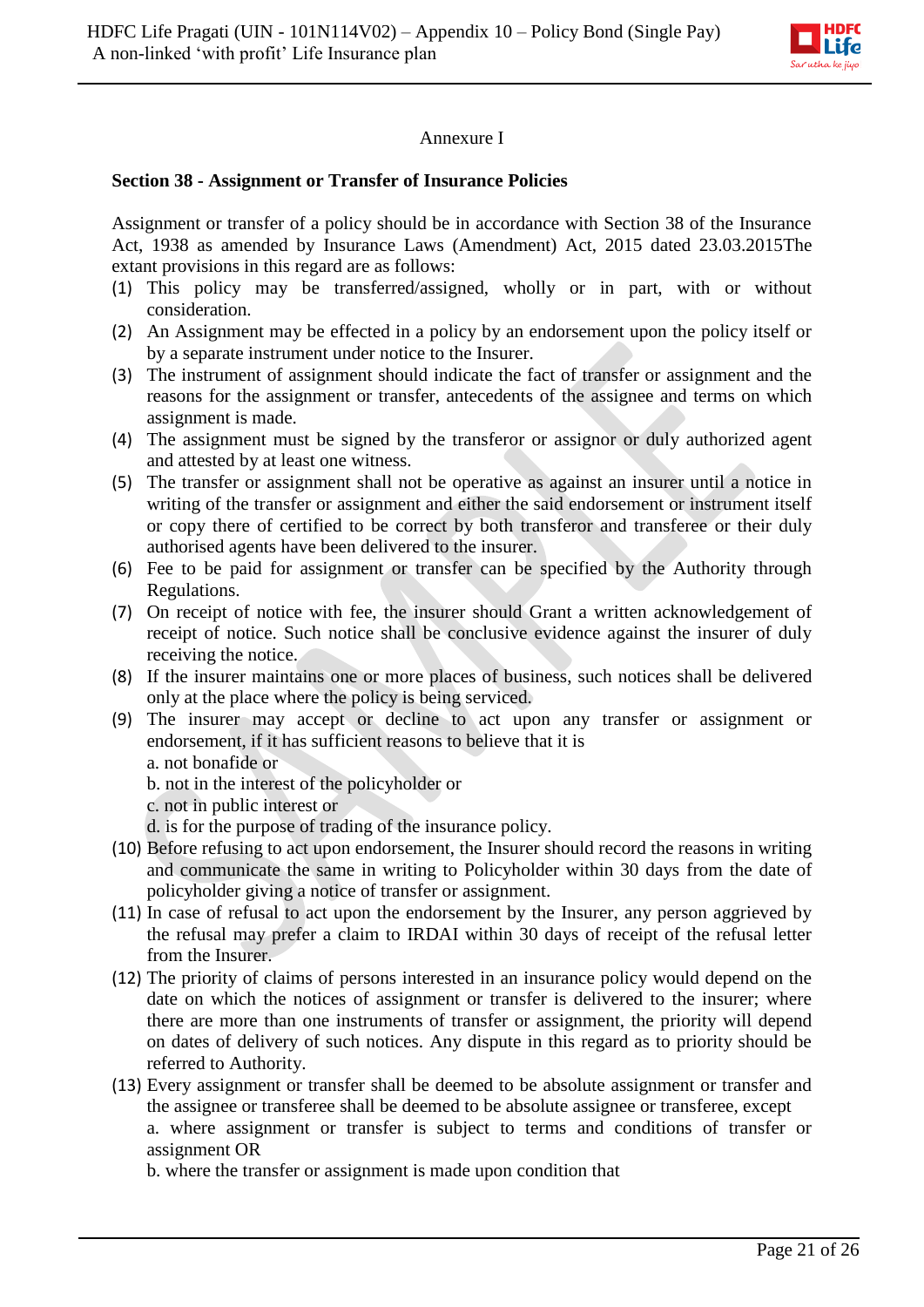

i. the proceeds under the policy shall become payable to policyholder or nominee(s) in the event of assignee or transferee dying before the insured OR ii. the insured surviving the term of the policy

Such conditional assignee will not be entitled to obtain a loan on policy or Surrender the policy. This provision will prevail notwithstanding any law or custom having force of law which is contrary to the above position.

(14) In other cases, the insurer shall, subject to terms and conditions of assignment, recognize the transferee or assignee named in the notice as the absolute transferee or assignee and such person

a. shall be subject to all liabilities and equities to which the transferor or assignor was subject to at the date of transfer or assignment and

b. may institute any proceedings in relation to the policy

c. obtain loan under the policy or Surrender the policy without obtaining the consent of the transferor or assignor or making him a party to the proceedings.

(15) Any rights and remedies of an assignee or transferee of a life insurance policy under an assignment or transfer effected before commencement of the Insurance Laws (Amendment) Act, 2015 shall not be affected by this section.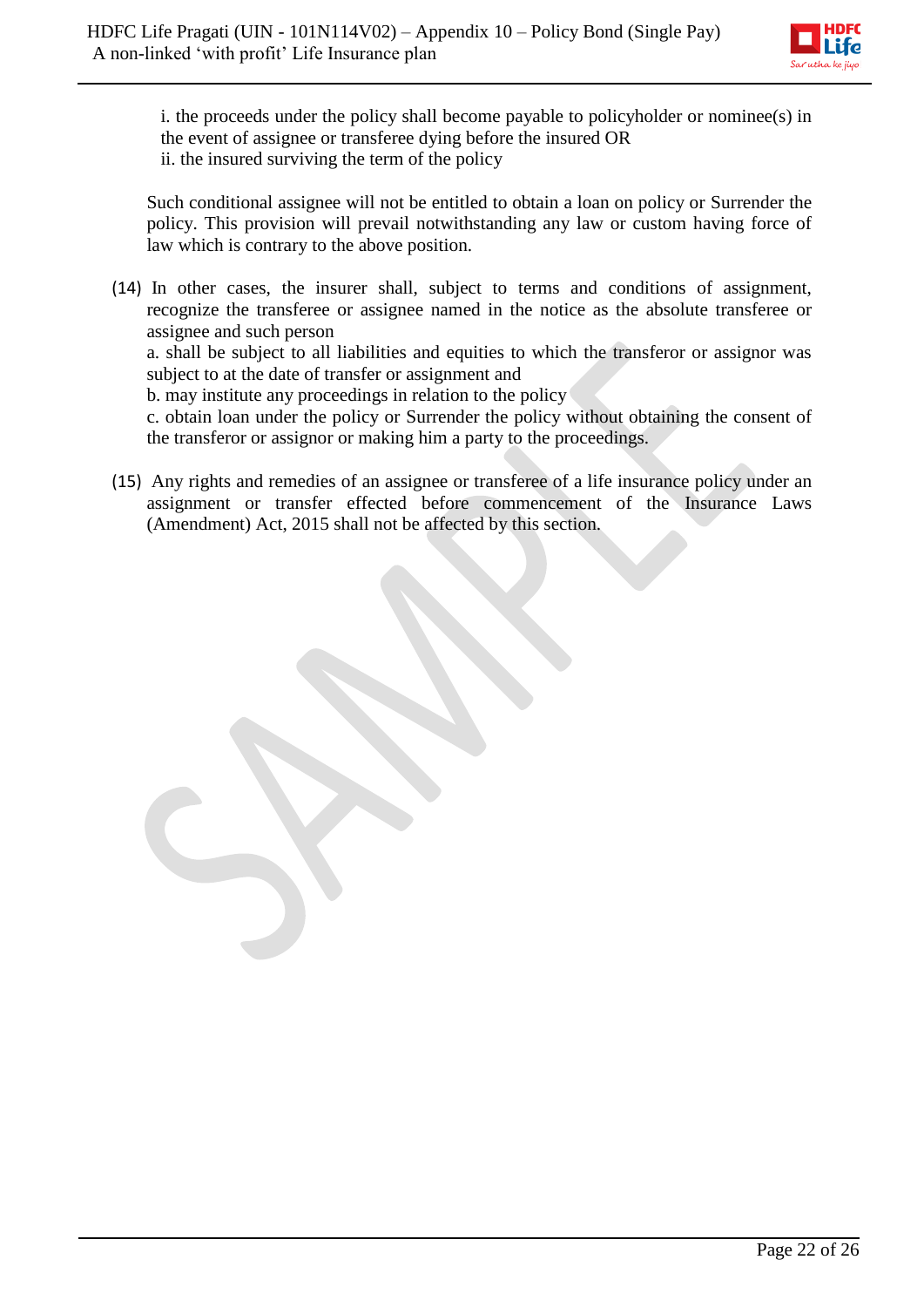

## Annexure II

## **Section 39 - Nomination by policyholder**

Nomination of a life insurance Policy is as below in accordance with Section 39 of the Insurance Act, 1938 as amended by Insurance Laws (Amendment) Act, 2015 dated 23.03.2015.The extant provisions in this regard are as follows:

- (1) The policyholder of a life insurance on his own life may nominate a person or persons to whom money secured by the policy shall be paid in the event of his death.
- (2) Where the nominee is a minor, the policyholder may appoint any person to receive the money secured by the policy in the event of policyholder's death during the minority of the nominee. The manner of appointment to be laid down by the insurer.
- (3) Nomination can be made at any time before the maturity of the policy.
- (4) Nomination may be incorporated in the text of the policy itself or may be endorsed on the policy communicated to the insurer and can be registered by the insurer in the records relating to the policy.
- (5) Nomination can be cancelled or changed at any time before policy matures, by an endorsement or a further endorsement or a will as the case may be.
- (6) A notice in writing of Change or Cancellation of nomination must be delivered to the insurer for the insurer to be liable to such nominee. Otherwise, insurer will not be liable if a bonafide payment is made to the person named in the text of the policy or in the registered records of the insurer.
- (7) Fee to be paid to the insurer for registering change or cancellation of a nomination can be specified by the Authority through Regulations.
- (8) On receipt of notice with fee, the insurer should grant a written acknowledgement to the policyholder of having registered a nomination or cancellation or change thereof.
- (9) A transfer or assignment made in accordance with Section 38 shall automatically cancel the nomination except in case of assignment to the insurer or other transferee or assignee for purpose of loan or against security or its reassignment after repayment. In such case, the nomination will not get cancelled to the extent of insurer's or transferee's or assignee's interest in the policy. The nomination will get revived on repayment of the loan.
- (10) The right of any creditor to be paid out of the proceeds of any policy of life insurance shall not be affected by the nomination.
- (11) In case of nomination by policyholder whose life is insured, if the nominees die before the policyholder, the proceeds are payable to policyholder or his heirs or legal representatives or holder of succession certificate.
- (12) In case nominee(s) survive the person whose life is insured, the amount secured by the policy shall be paid to such survivor(s).
- (13) Where the policyholder whose life is insured nominates his
	- a. parents or
	- b. spouse or
	- c. children or
	- d. spouse and children
	- e. or any of them

the nominees are beneficially entitled to the amount payable by the insurer to the policyholder unless it is proved that policyholder could not have conferred such beneficial title on the nominee having regard to the nature of his title.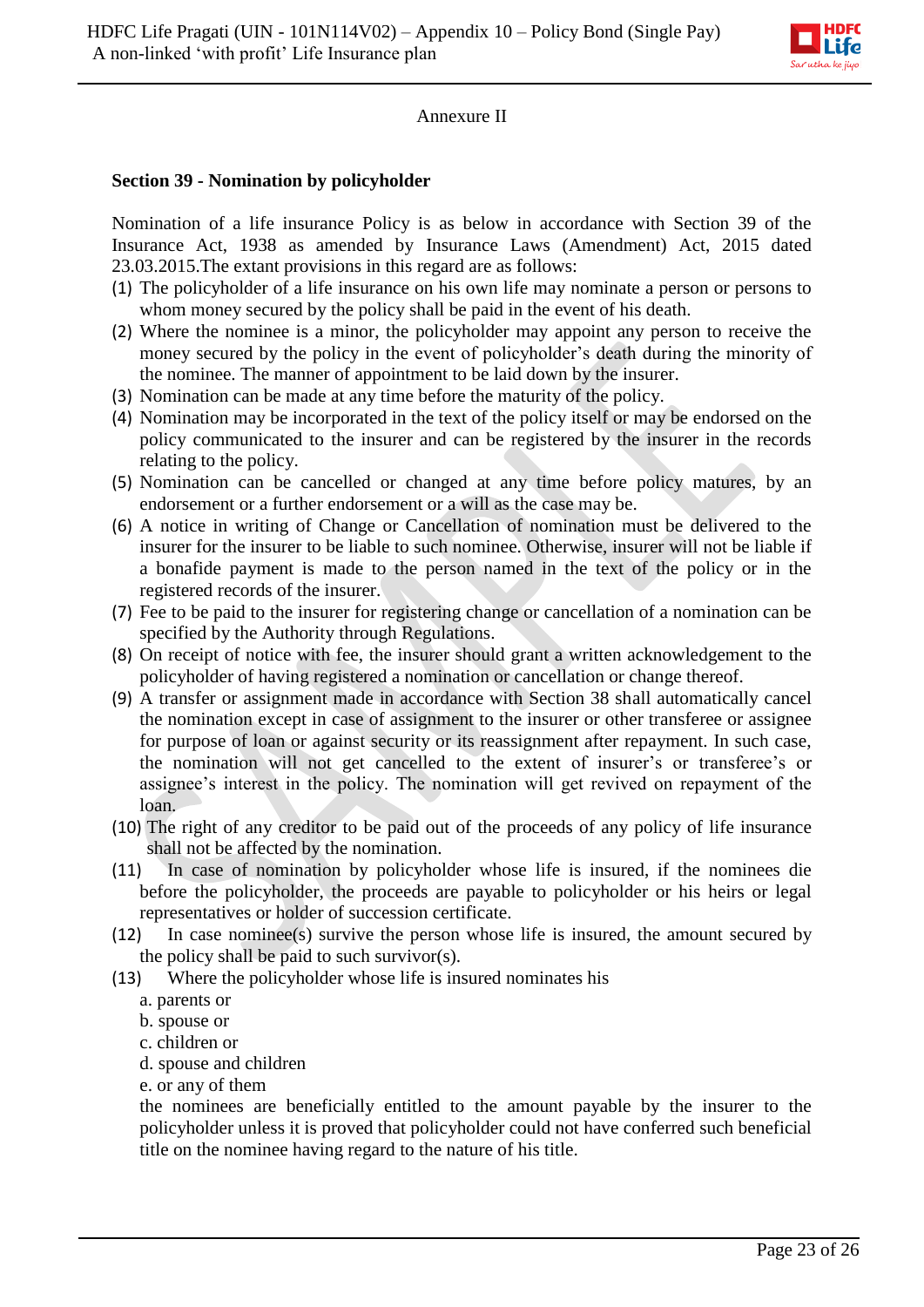

- (14) If nominee(s) die after the policyholder but before his share of the amount secured under the policy is paid, the share of the expired nominee(s) shall be payable to the heirs or legal representative of the nominee or holder of succession certificate of such nominee(s).
- (15) The provisions of sub-section 7 and 8 (13 and 14 above) shall apply to all life insurance policies maturing for payment after the commencement of Insurance Laws (Amendment) Act, 2015 (i.e 23.03.2015 ).
- (16) If policyholder dies after maturity but the proceeds and benefit of the policy has not been paid to him because of his death, his nominee(s) shall be entitled to the proceeds and benefit of the policy.
- (17) The provisions of Section 39 are not applicable to any life insurance policy to which Section 6 of Married Women's Property Act, 1874 applies or has at any time applied except where before or after Insurance Laws (Amendment) Act, 2015, a nomination is made in favour of spouse or children or spouse and children whether or not on the face of the policy it is mentioned that it is made under Section 39. Where nomination is intended to be made to spouse or children or spouse and children under Section 6 of MWP Act, it should be specifically mentioned on the policy. In such a case only, the provisions of Section 39 will not apply.

**Disclaimer: This is not a comprehensive list of amendments of** Insurance Laws (Amendment) Act, 2015 **and only a simplified version prepared for general information. Policy Holders are advised to refer to Insurance Laws (Amendment) Act, 2015 dated 23.03.2015 for complete and accurate details.**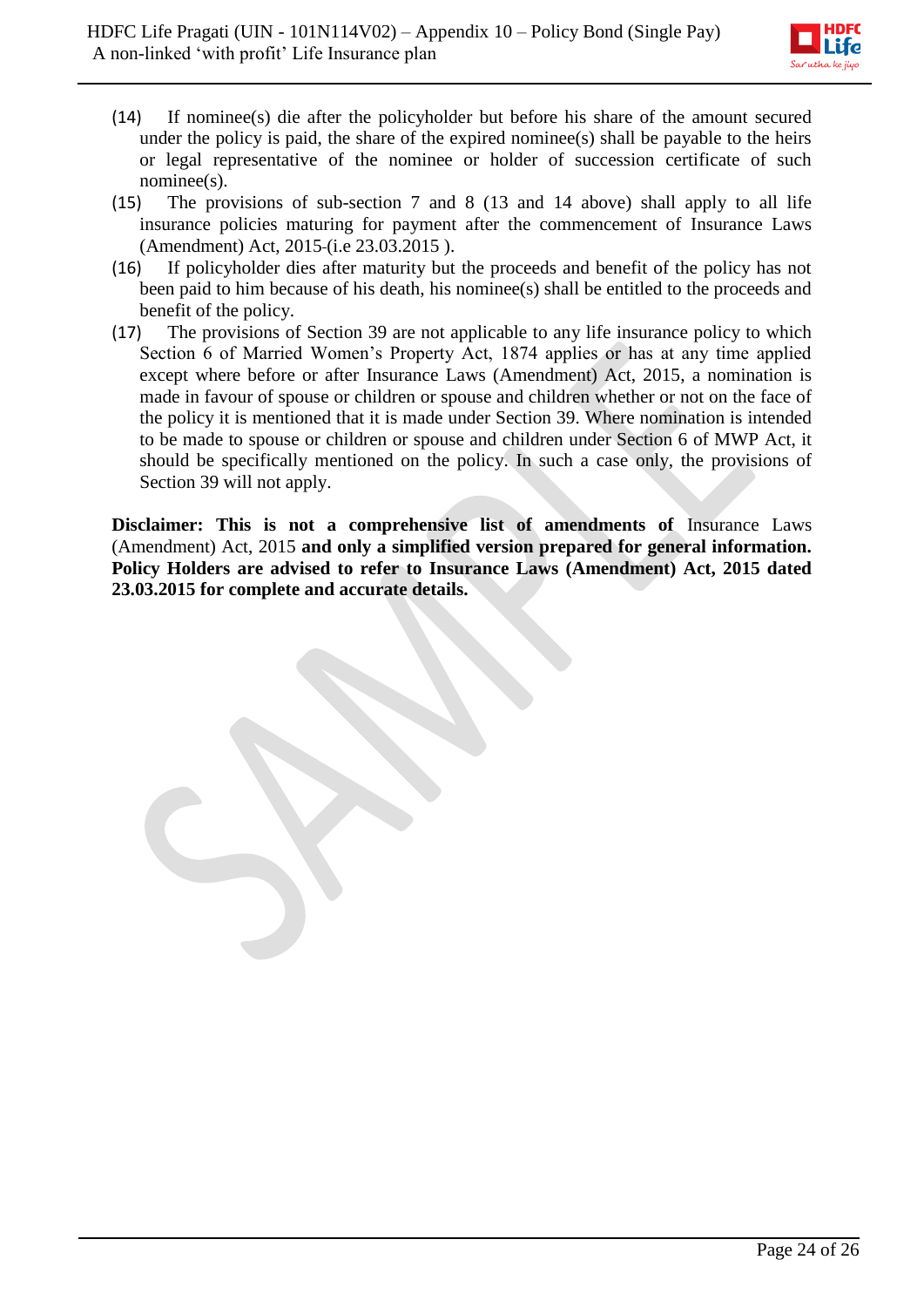

#### Annexure III

Provisions regarding policy not being called into question in terms of Section 45 of the Insurance Act, 1938, as amended by Insurance Laws (Amendment) Act, 2015 dated 23.03. are as follows:

(1) No Policy of Life Insurance shall be called in question **on any ground whatsoever**  after expiry of 3 yrs from

a. the date of issuance of policy or

- b. the date of commencement of risk or
- c. the date of revival of policy or
- d. the date of rider to the policy
- whichever is later.
- (2) On the ground of fraud, a policy of Life Insurance may be called in question within 3 years from
	- a. the date of issuance of policy or
	- b. the date of commencement of risk or
	- c. the date of revival of policy or
	- d. the date of rider to the policy

whichever is later.

For this, the insurer should communicate in writing to the insured or legal representative or nominee or assignees of insured, as applicable, mentioning the ground and materials on which such decision is based.

(3) Fraud means any of the following acts committed by insured or by his agent, with the intent to deceive the insurer or to induce the insurer to issue a life insurance policy:

a. The suggestion, as a fact of that which is not true and which the insured does not believe to be true:

b. The active concealment of a fact by the insured having knowledge or belief of the fact;

c. Any other act fitted to deceive; and

d. Any such act or omission as the law specifically declares to be fraudulent.

- (4) Mere silence is not fraud unless, depending on circumstances of the case, it is the duty of the insured or his agent keeping silence to speak or silence is in itself equivalent to speak.
- (5) No Insurer shall repudiate a life insurance Policy on the ground of Fraud, if the Insured / beneficiary can prove that the misstatement was true to the best of his knowledge and there was no deliberate intention to suppress the fact or that such misstatement of or suppression of material fact are within the knowledge of the insurer. Onus of disproving is upon the policyholder, if alive, or beneficiaries.
- (6) Life insurance Policy can be called in question within 3 years on the ground that any statement of or suppression of a fact material to expectancy of life of the insured was incorrectly made in the proposal or other document basis which policy was issued or revived or rider issued. For this, the insurer should communicate in writing to the insured or legal representative or nominee or assignees of insured, as applicable,